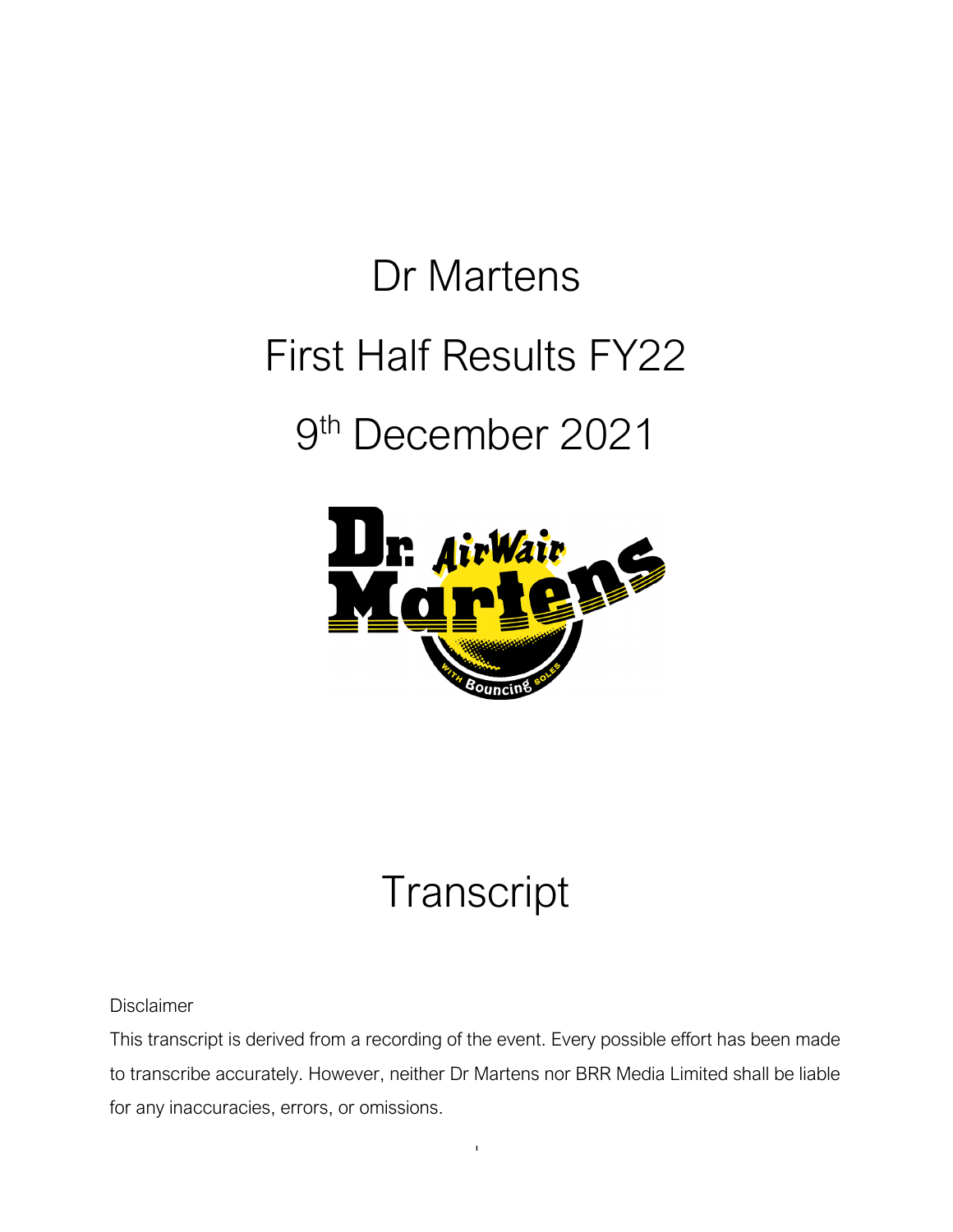- Kenny Wilson: Hi there. Good morning in the room and good morning, if you are watching on screen. I'm Kenny Wilson, the CEO of Dr. Martens. And I would like to welcome you to our first half results review. I'll be joined today as usual by Jon Mortimore, our CFO, and we also have other representatives of our global leadership team in the room here today. We've got Geert Peters, our chief Operator Officer and Emily Reichwald, our Chief Legal Counsel. We've also got Bethany Barnes, our Head of IR, if we don't cover off all of the questions in the room today, then please feel free to contact Bethany afterwards.
- Kenny Wilson: In terms of what we're going to cover today, I'm going to give a short introduction to the first half of the year. Then Jon is going to pick up and he's going to walk us through our financials. And then I'll come back and do a first half strategic review of the business.
- Kenny Wilson: If we stand right back from the first half, Dr. Martens has had a very strong first half to its financial year. We continue to deliver against our DOCS Strategy. And this is really focused on building brand equity for the long term. Our revenue was up 24% on a constant currency basis. And this was driven by very strong performance in our direct to consumer business. So that is drmartens.com and our Dr. Martens stores. We saw continued growth in digital, and as stores reopened, throughout the half, we saw strengthening of performance. And what that meant overall was that our direct to consumer mix is actually up by six points to 40% of overall revenues. This is exactly in line with our strategy. Conversion markets are also a very important part of our DOCS approach. We successfully converted both Italy and Iberia in the first half of the year.

Kenny Wilson: As Jon will show, we don't really get the full benefit of this in the first half, but we will get the benefit on a full year basis. Also, probably even more importantly, the true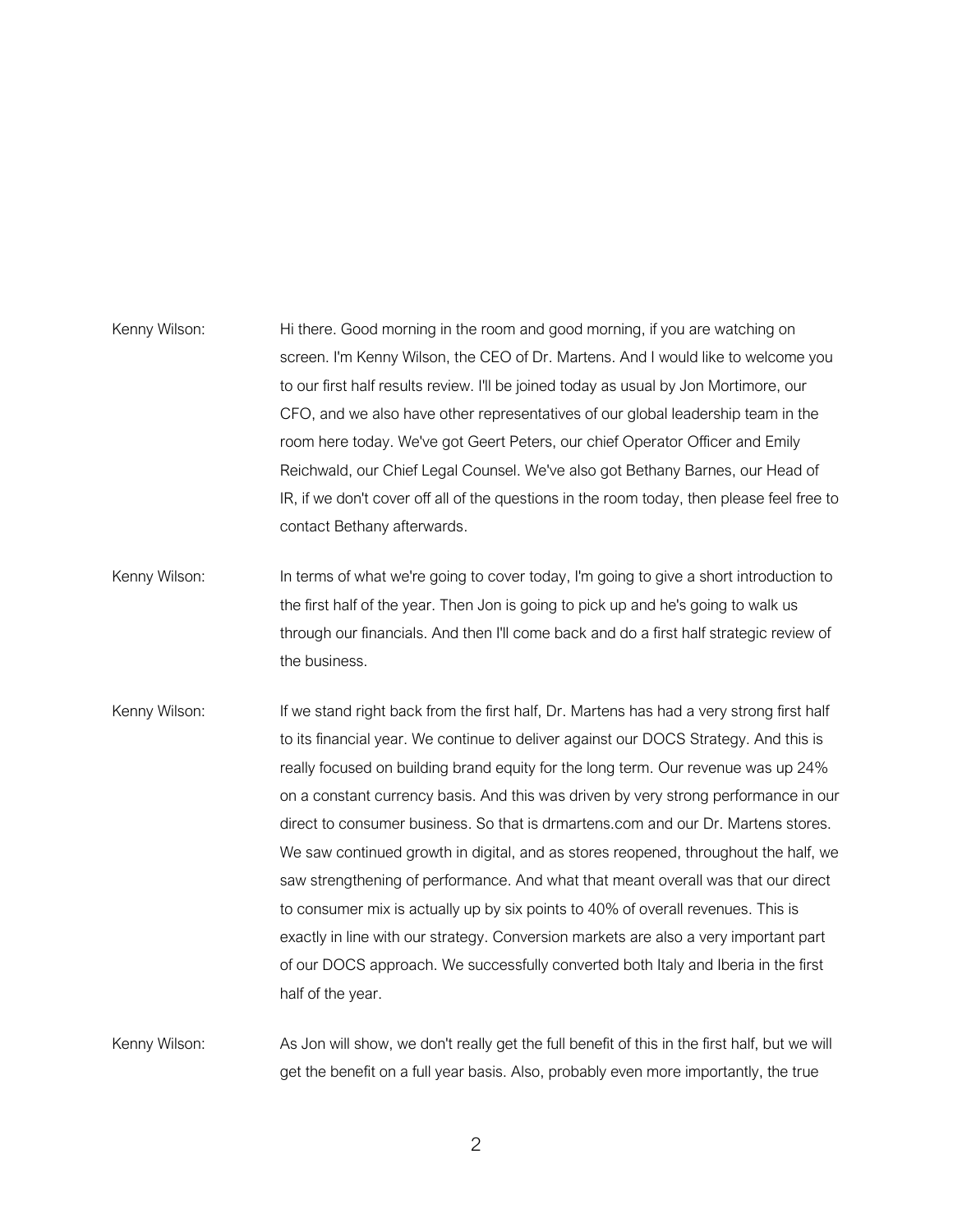benefit comes with the multi-year effect of our conversion strategy. And we're seeing that with our German market, which we converted a number of years ago.

- Kenny Wilson: Overall, if we look at our first half performance and the trading that we've seen since the period end, this means that we are confident in achieving market expectations for the full year, despite all of the uncertainty that we see globally.
- Kenny Wilson: I make no apologies for showing this slide, I do in every presention I make. And that's because the custodian mindset is absolutely how we run Dr. Martens on a day to day basis. We always focus on brand value, and we always focus on the long term. We never take shortcuts in this business. I could give you hundreds of examples of how we've used the custodian mindset to guide the business in the first half, but I'm just going to give a few.
- Kenny Wilson: In the first half, we accelerated payment to our key suppliers as they were impacted by COVID-19. When their workforce was sent home, we wanted to ensure that it could be looked after. We increased the marketing investment behind the Dr. Martens brand. We continue to open stores in the pandemic and invest in our long term distribution network to control the brand and the business. And finally, we continue to invest in brand protection to look after the intellectual property of the business.
- Kenny Wilson: Before I hand over to Jon, I just wanted to remind you all of our DOCS strategy. This is what we operate against, and this is the guiding light of the Dr. Martens brand. I'll cover off our progress against DOCS in more detail in our strategic review by just a couple of comments.
- Kenny Wilson: On D, direct to consumer acceleration, we grew DTC by six points. In terms of operational excellence, our supply chain coped. It was agile against significant challenges of COVID-19 in Asia Pacific. On consumer connection, we continue to reach more consumers and sell more pairs. And then in terms of sustainable global growth, we grew, but always with a long term approach. Those are the headlines. With that, I'm going to hand over to my partner in crime, Jon, who's going to walk you through the financials.
- Jon Mortimore: Thanks Kenny, and good morning, everyone. And welcome to this hybrid world that we currently live in. Our first half performance was strong. On a constant currency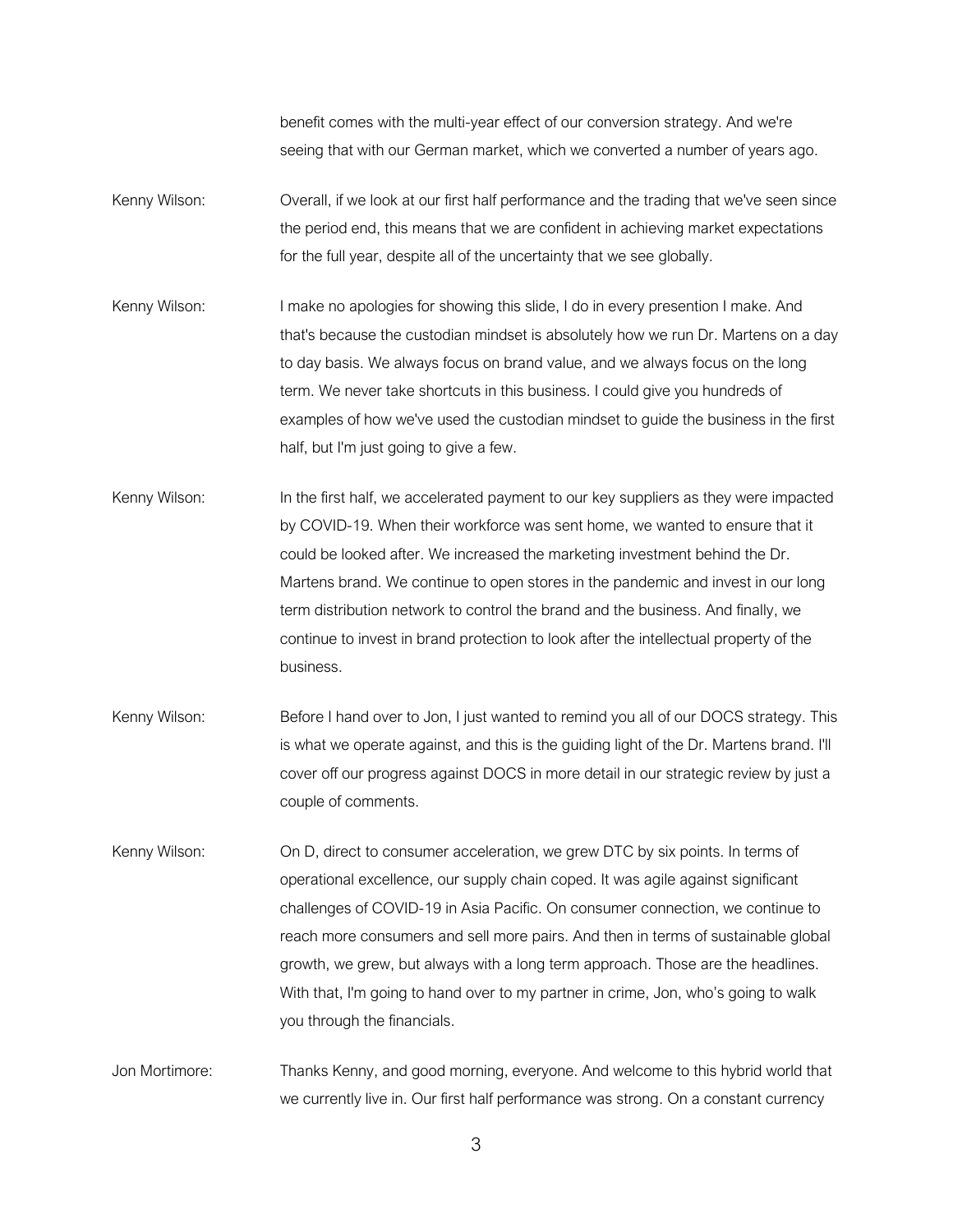basis revenue grew by 24%. It was volume led with our own retail growing faster than wholesale, increasing DTC mix by six percentage points to 40%. Bang in line with the DOCS Strategy. We believe we've managed the global supply chain challenges relatively well to date, with the only material impact being £20million of wholesale shipments delayed from Q2 into the second half.

Jon Mortimore: Cash generation was strong, and we'll be paying our first dividend in February. Finally, we are confident in achieving market expectations and consensus for the full year with the base assumption of no material countrywide lockdowns.

- Jon Mortimore: The first half performance was in line with our expectations and was broadly influenced by three main factors. Global recovery from COVID, positive for demand, but negative for supply. Exchange headwinds, which if current exchange rates were to broadly remain as they are, will lessen through the second half.
- Jon Mortimore: And also, a return to business as usual trading patterns and activity, which had associated increased discretionary spend, for example, travel, training, IT development, and particularly marketing. And was also compounded through the first half by the annualisation of PLC related costs from the second half of last year. It's worth noting, our second half margins are typically stronger than the first half, due to the seasonality of DTC trading being stronger in H2. With DTC having higher gross margin percentages than wholesale. I'll return to the EBITDA margin story in a little bit.
- Jon Mortimore: Given last year was heavily impacted by COVID lockdowns, direct comparison is not on its own, a good indicator of underlying performance. And a better indicator is comparison to the six month period ending the 30 September 2019, or as we've called it last year minus one. Ecommerce is more than double last year minus one, and also up 10% compared to last year, which indicates continued strength of performance through this channel, particularly as all stores are pretty much open through the period this year.
- Jon Mortimore: Retail steadily improved and was up 2% versus last year minus one and double last year. Wholesale was up 33% compared to last year minus one. And if the £20million delayed shipments were included in the first half, wholesale would've been approximately 10 percentage points better than reported.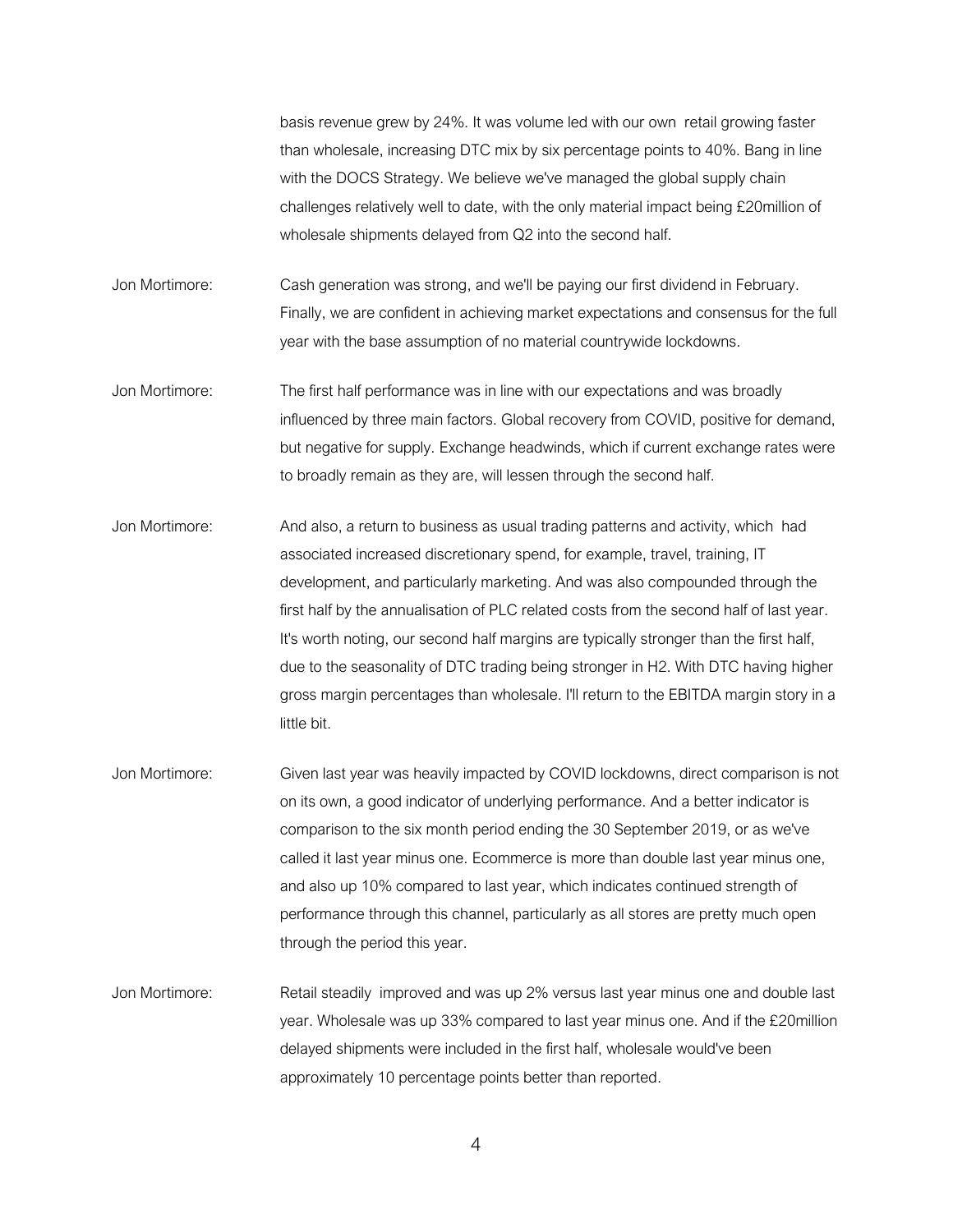- Jon Mortimore: Our full year margin expectations are unchanged, and we'd reiterate our medium term journey to a 30% margin. The first half margin story has two main elements and then some complicated noise, which will mostly annualise or lessen through the second half. First, as I previously mentioned, the first half is typically a lower DTC trading period than second half, such that margins in H2 are typically stronger than H1. For example, in FY20, H2 margins were stronger than H1 margins by plus 4.4 points. And in FY21, H2 margins were stronger than H1 by plus 3.2 points.
- Jon Mortimore: Secondly, the improved DTC mix compared to last year, seen in the first half, of plus 6.6 points, is expected to continue and strengthen a little through the second half. Finally, the complicated noise as I've called it. This is all OPEX related and a combination of spending patterns returning to typical business as usual levels post lockdown last year. As I've said travel, training, IT development, and again, marketing. In addition, we have also the annualisation of PLC related costs. Whilst we have experienced some inflationary costs which are expected to continue through the second half, the majority of return to business as usual spending and PLC related costs will lessen and annualise in the second half.
- Jon Mortimore: Q2 was stronger than Q1. Good growth from all channels compared to last year minus one. Ecommerce was up 94% in Q2 from exceptionally high plus 155% in the first quarter. Retail strengthened from -6% to +8% as stores reopened and performed strengthened. And wholesale experience good improvement but has remained bumpy in terms of shipments. Staying with retail, all stores in the US were opened for the period but operated at 75% in-store customer capacity and have only very recently moved back to a more typical 100% capacity.
- Jon Mortimore: UK stores opened through the end of April and are experiencing good recovery, with London lagging non-London stores, and the latter having more like-for-like positive weeks of trading than negative. Continental Europe stores opened through May and June and are following similar recovery patterns to the UK experience. Though very recently, we've seen a little more volatility in Europe due to the worsening COVID situation.
- Jon Mortimore: In Japan, which is our largest retail market in Asia Pacific, our stores have recently begun to recover at an improving rate, following the lifting of the state of emergency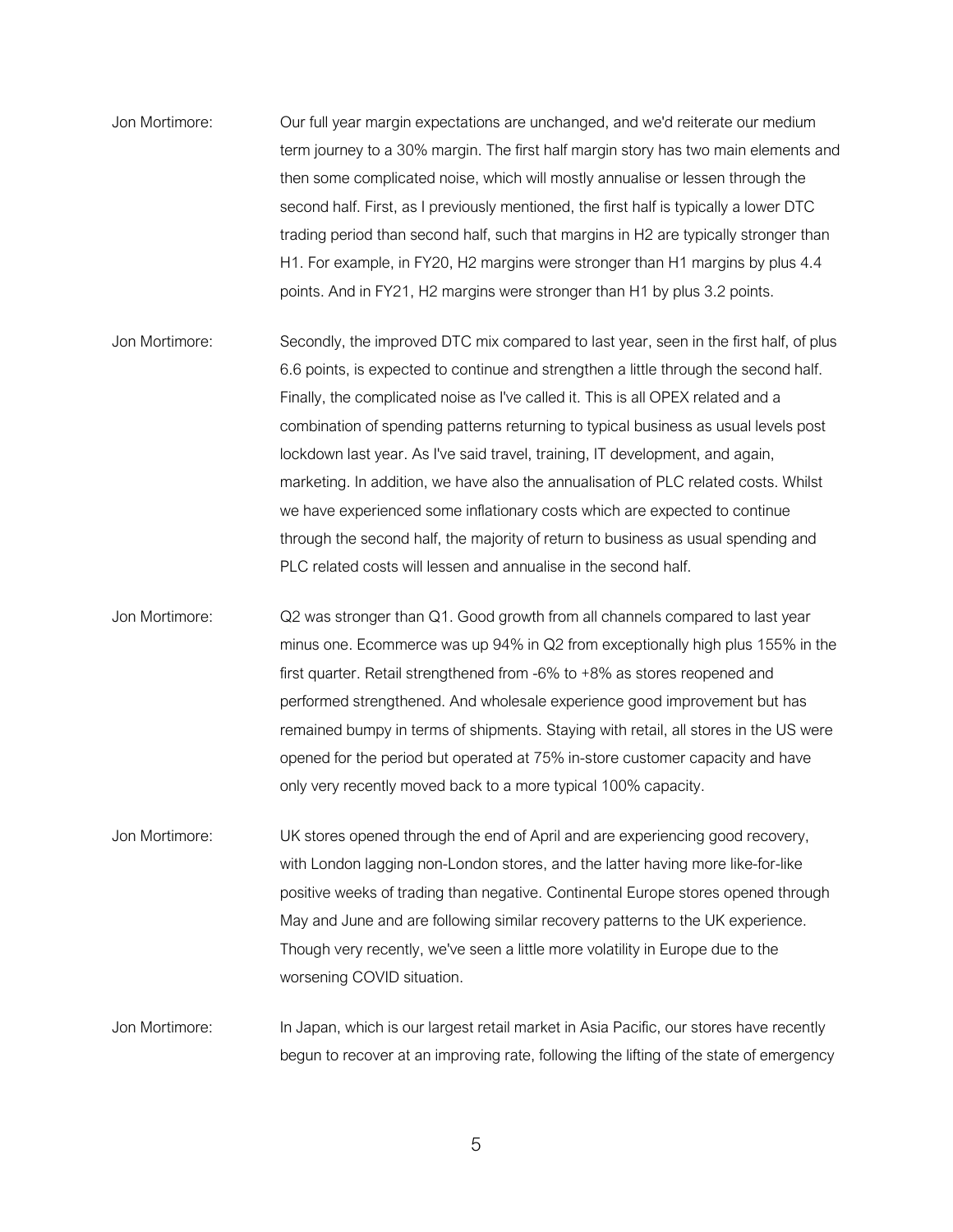on the 1st of October. In all instances, traffic still lags last year minus one, but is following an improving trend, with in-store conversion very strong.

- Jon Mortimore: Revenue growth followed the DOCS strategy and economic model, mainly volume led with 77% of the increase from selling more pairs of boots, shoes, and sandals. This was supported by improved channel mix with DTC up six percentage points to 40% and I'll return to the margin benefit for this in a second. The other point I want to make is in relation to full price sales. In the period we returned to pre-COVID more typical proportion of full price sales at around 90% of mix.In the prior year, during the first half lockdown, in conjunction with our larger wholesale partners, we agreed not to ship certain seasonal styles and managed the clearance of those styles through our own websites. This was done to support our wholesale partners and also maintain brand control. This was a one-off in the prior year and is not expected to continue.
- Jon Mortimore: Here we look at the gross margin story. Gross margins improved by 2.8 percentage points to 61.3%. Two main drivers. Firstly, stronger DTC mix drove 2.5 percentage points of improvement in gross margin. And if you recall DTC channels, retail and ecommerce, make four times the gross margin of wholesale. Secondly, net COGS or cost of goods per pair, declined marginally by 0.4 percentage points, despite higher inflation and a near doubling of freight costs per pair, supply chain efficiencies nearly offset the full extra cost. Note, freight costs now represent approximately 4-5% of COGS per pair. We expect this pattern seen so far to continue through to the third quarter, the seasonally much smaller Q4 representing the beginning of the Spring/Summer 22 season, having slightly higher inflation cost per pair, part offset by slowly reducing freight costs and further supply chain savings, as we move out of peak.
- Jon Mortimore: A little bit history is worth sharing for context. Whilst no one has a crystal ball and can predict exactly what would happen to the world as it came out the other side of lockdown. We knew it would not be linear, would be bumpy and would be unpredictable. We focused on being flexible, fast to react, staying very close to the coal-face and took decisions quickly. We also understood no one had done this before, and therefore it'd be prudent to hold higher levels of inventory than old school "optimal" would suggest.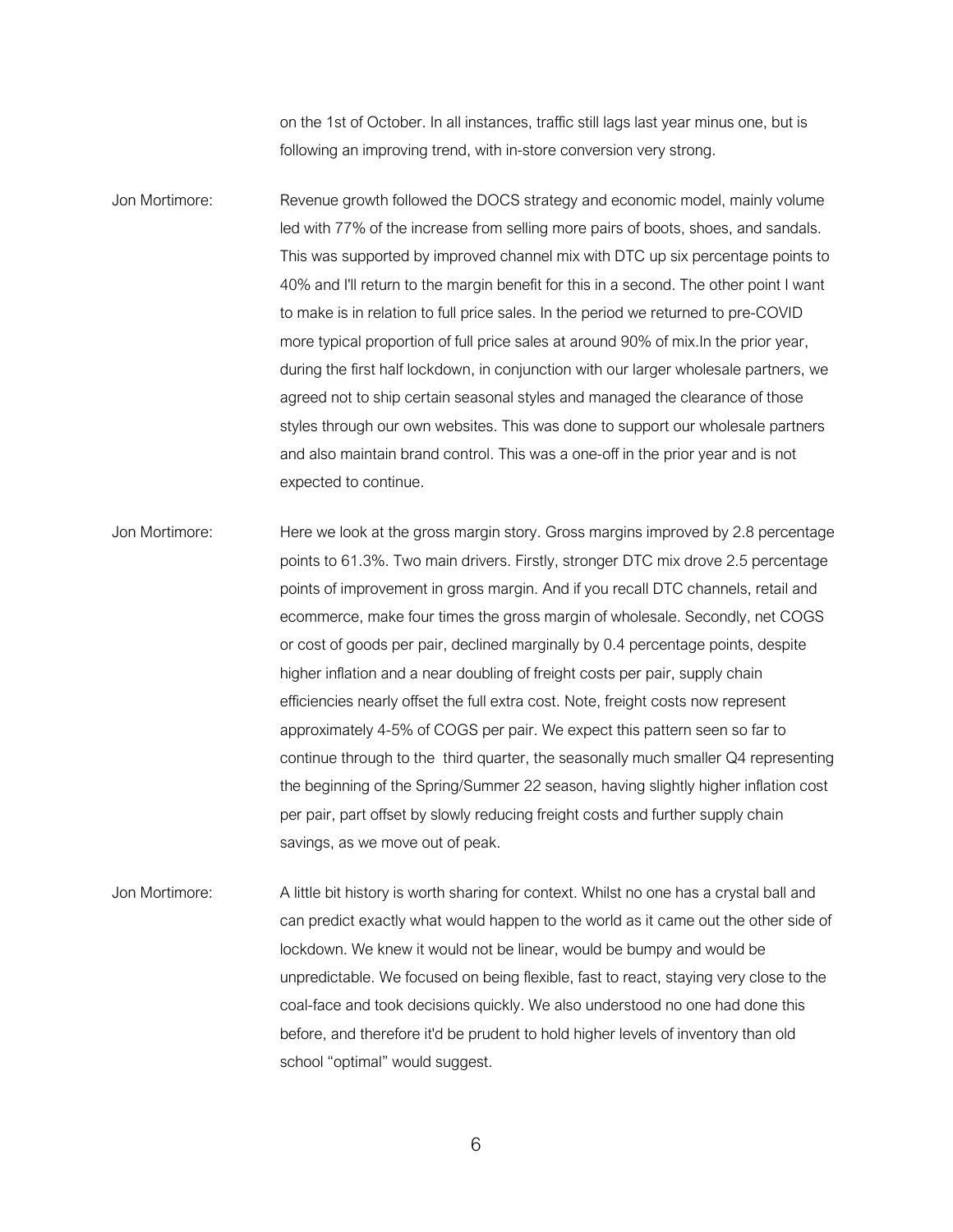- Jon Mortimore: This inventory was held in our region country DCs, being close to market and able to support speed of decision making and maximise flexibility. This last decision was made easier for us given the high mix of continuity product we sell. In addition, decisions we took a couple of years before COVID to increase the geographic spread of supply across a number of countries in Asia, and also have multiple sources of supply for all key components paid dividends, as it gave us some flexibility to move manufacture across the region when some of our factories were forced to close down for a period.
- Jon Mortimore: As we began to see the supply chain challenges emerge, we quickly prioritised inventory to our own DTC channels in our priority markets. Finally, the partnership approach, and also close relationship we have with our suppliers resulted in a large share of factory brain space and priority allocation of labor, as some of our factories return to work post lockdown. The result of all this has so far, been the only material impact on results being the £20million delay to wholesale shipments from Q2 into the second half. Though, beneath the surface, our supply chain teams have been working exceptionally hard.
- Jon Mortimore: As you can see, Americas was the primary driver of first half growth at plus 57% constant currency. EMEA was up 12% constant currency with growth impacted by the timing of store openings through Q1 and early Q2. And also, the timing of shipments into new conversion markets as we moved from a distributor basis, where we tend to ship in the first quarter, to a direct control basis, where shipments tend to be Q2 and Q3. I anticipate EMEA growth will strengthen through the second half. Asia Pacific grew 4% constant currency as COVID trading restrictions impacted the larger markets in that region through the half. Standing back, this pattern is what I expect to see across the medium term, our growth driven by our larger Western markets.
- Jon Mortimore: EMEA had good growth across all channels. In the period, we successfully converted both Italy and Iberia, Spain and Portugal, to a fully owned subsidiary markets. To underpin success, we have given higher focus to the Italian opportunity with Iberia to follow a slower profile, recognising we can't do everything at once.
- Jon Mortimore: A few key facts for Italy. The distributors sold into approximately 1100 accounts. We've closed 700, opened 100, selling to around about 500 accounts. Similar to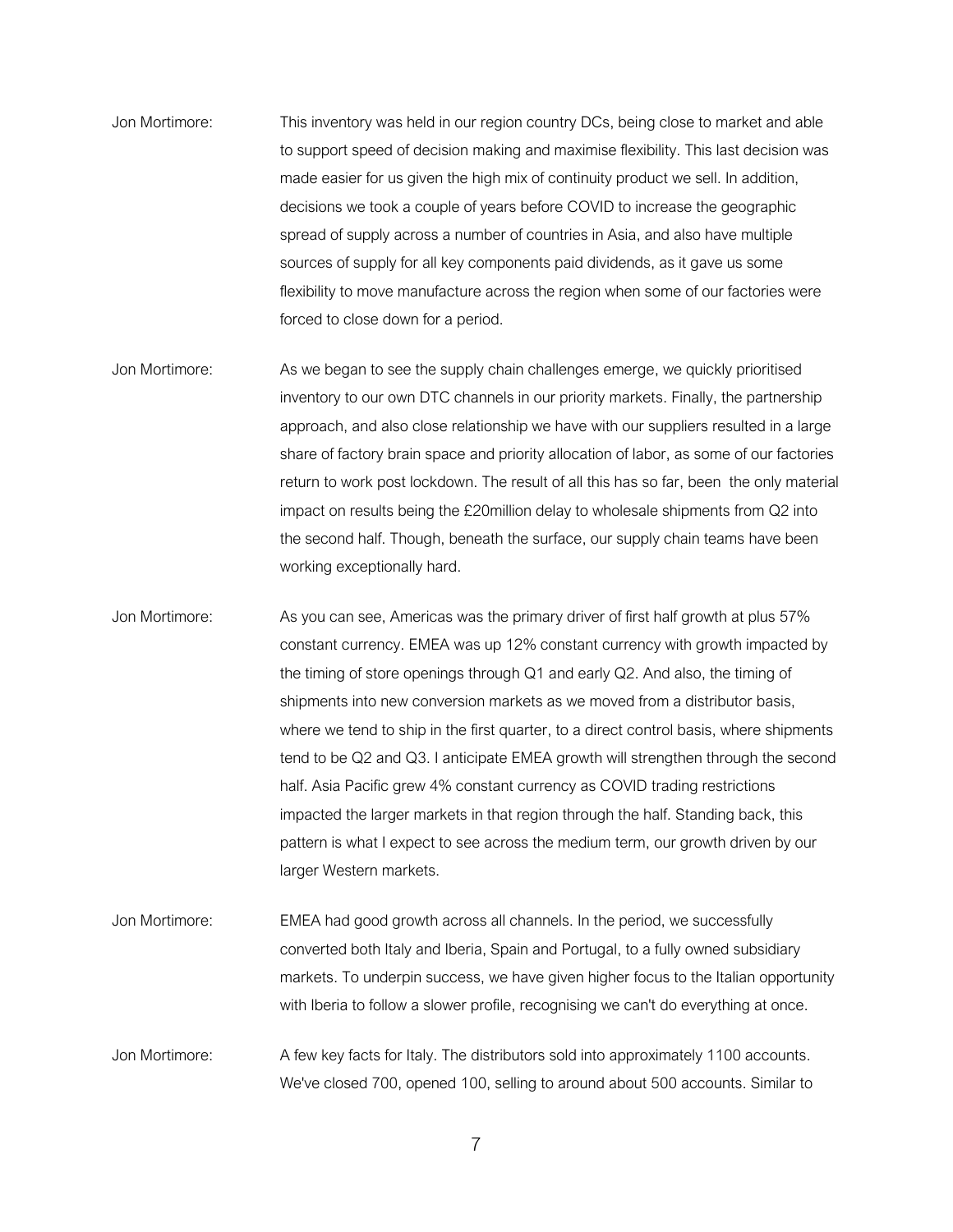Germany, this results in better product placement, merchandising and breadth of assortment. We recently opened our second store in Verona with very encouraging early trading. Retail to support ecommerce and showcase the brand and product range. Across the period, as expected, volume declined by 38%, due to the timing of shipments I've previously explained. But more excitingly revenues were up 10% constant currency. You can see here the economics of in-market margin capture in action. We are very pleased with both conversions in the period and are confident we are set up to unlock the multi-year growth opportunity and follow a similar growth curve to the Germany experience.

- Jon Mortimore: Americas have seen very strong growth across all channels. Good ecommerce, very strong retail and good wholesale. Like most other brands, the US has experienced the most challenging supply chain delays, exacerbated by length of delays at port. Here, approximately £15million of revenue, that should have shipped in Q2, will now be shipped in H2. In the US, we opened a third DC on a 3PL basis in Los Angeles early in the period to underpin future growth with particular emphasis on ecommerce picking.
- Jon Mortimore: In Asia Pacific, Japan is our largest market and is mainly retail led. During the period, Japan operated under a state of emergency, limiting opening hours and in store capacity. This was only lifted at the beginning of October. Since then, retail trading has been steadily recovering and following similar early trends to the UK and the US. China, which represents approximately 4% of global revenues, was also impacted to a small degree by COVID related trading restrictions, particularly in the malls where our third party stores are located and also, in and around Beijing.
- Jon Mortimore: We've continued to invest in Asia Pacific region with investments in people, process and systems. Our global ERP solution, which supports both EMEA, and Americas will go live in Hong Kong over the next few weeks, with Japan, South Korea and China to follow across the next 12 to 18 months.
- Jon Mortimore: Before exceptional items occurred in the prior year, profit before tax was up 37% and earnings per share were up 45%. In line with our guided progressive dividend policy, which has a payout range of between 25% to 35% of earnings, we will pay our first dividend in early February. This has been calculated at the beginning of that range of 25% of half year earnings.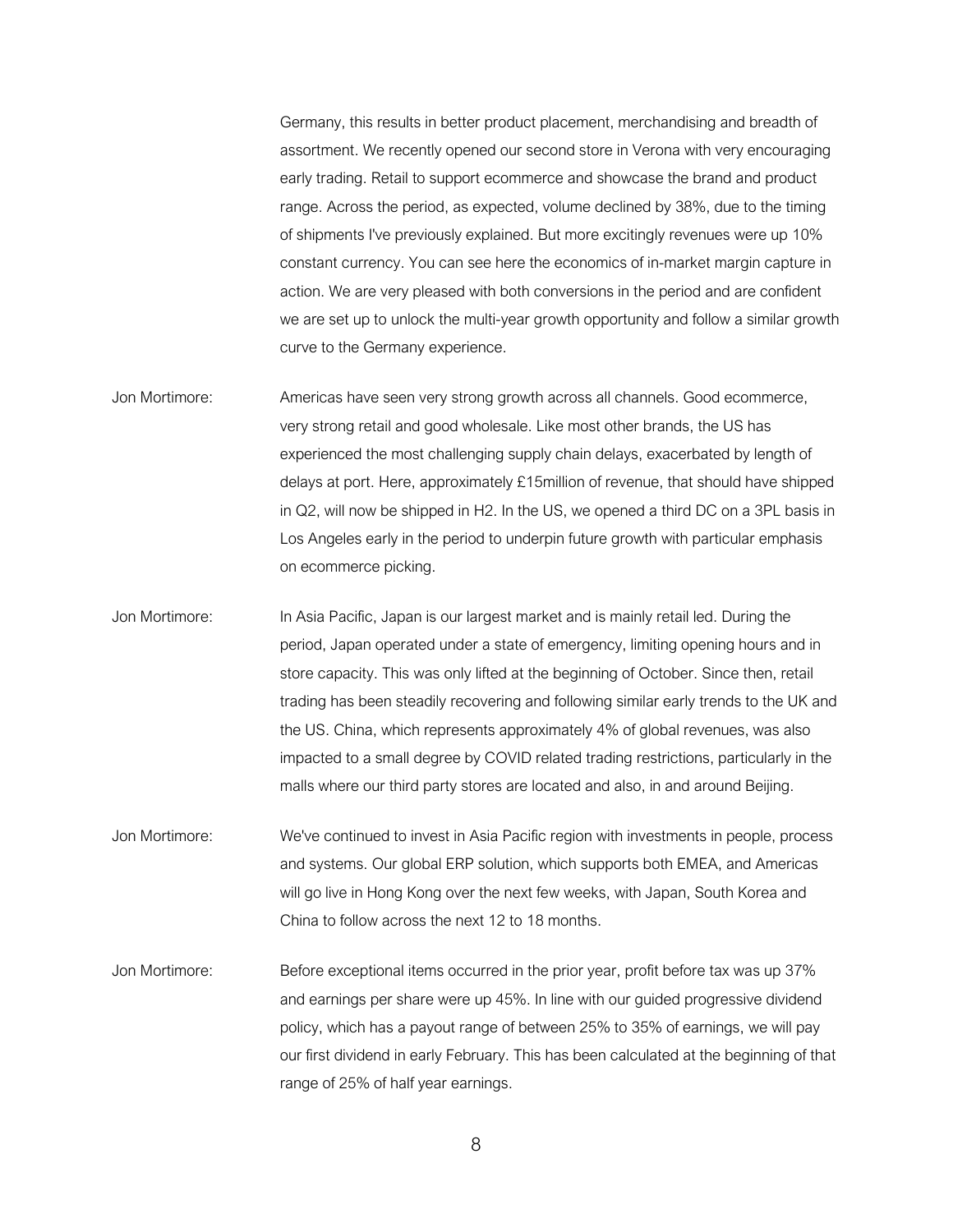- Jon Mortimore: Operating cash generation from EBITDA was good. In line with our supplier partnership approach, we accelerated payments to certain factories who were closed due to COVID to help support their liquidity. If you recall, in the prior year, we did not cancel any purchase orders at a time when a number of companies were canceling their orders. In return, we benefited from a temporary extension of payment terms. Adjusting for these items, cash conversion of EBITDA was 60% in the half. We have previously guided operating cash conversion of EBITDA at between 65% to 75% and remain happy with that full year range.
- Jon Mortimore: The cash position at 30 September was broadly level with the opening cash position balance sheet of £113million. This was unusually high and was primarily due to COVID impact on supply chain timing of inbound shipments, both factory closures and difficulties in matching boats to containers.

On average, we pay our suppliers on 60 day terms with start date when goods leave port. As a result of delayed leaving dates, the peak payments have been pushed from Q2 into Q3. This is not expected to continue into next year, and I anticipate the timing of cash swing to return to more typical patterns and guidance of a cash swing of around a £100million from the opening balance sheet to 30 September remains. To be clear, this is an intra-year cash swing with full year guidance of leverage, including IFRS 16 leases, of around one times, remaining unchanged.

- Jon Mortimore: Finally, for me, outlook. Current trading is good. Ecommerce is in line with H1 trends. Retail in aggregate has strengthened in all of our priority markets. The only exception is continental Europe, where very recent trading is increasingly volatile due to the varied COVID-related restrictions. Wholesale shipments, particularly to the US are seeing a slow and gradual improvement.
- Jon Mortimore: We are confident in achieving market expectations for our first full year as a listed company. This is assuming that through the second half, we do not experience material countrywide lockdowns on either demand or supply side for a significant period of time. For FY23 and beyond, we reiterate guidance previously given. We have a volume-led strategy - sell more pairs of boots, shoes, and sandals to more people through our own channels in our seven priority markets. The economic model assumes across the medium term, price funds inflation. To this end, we will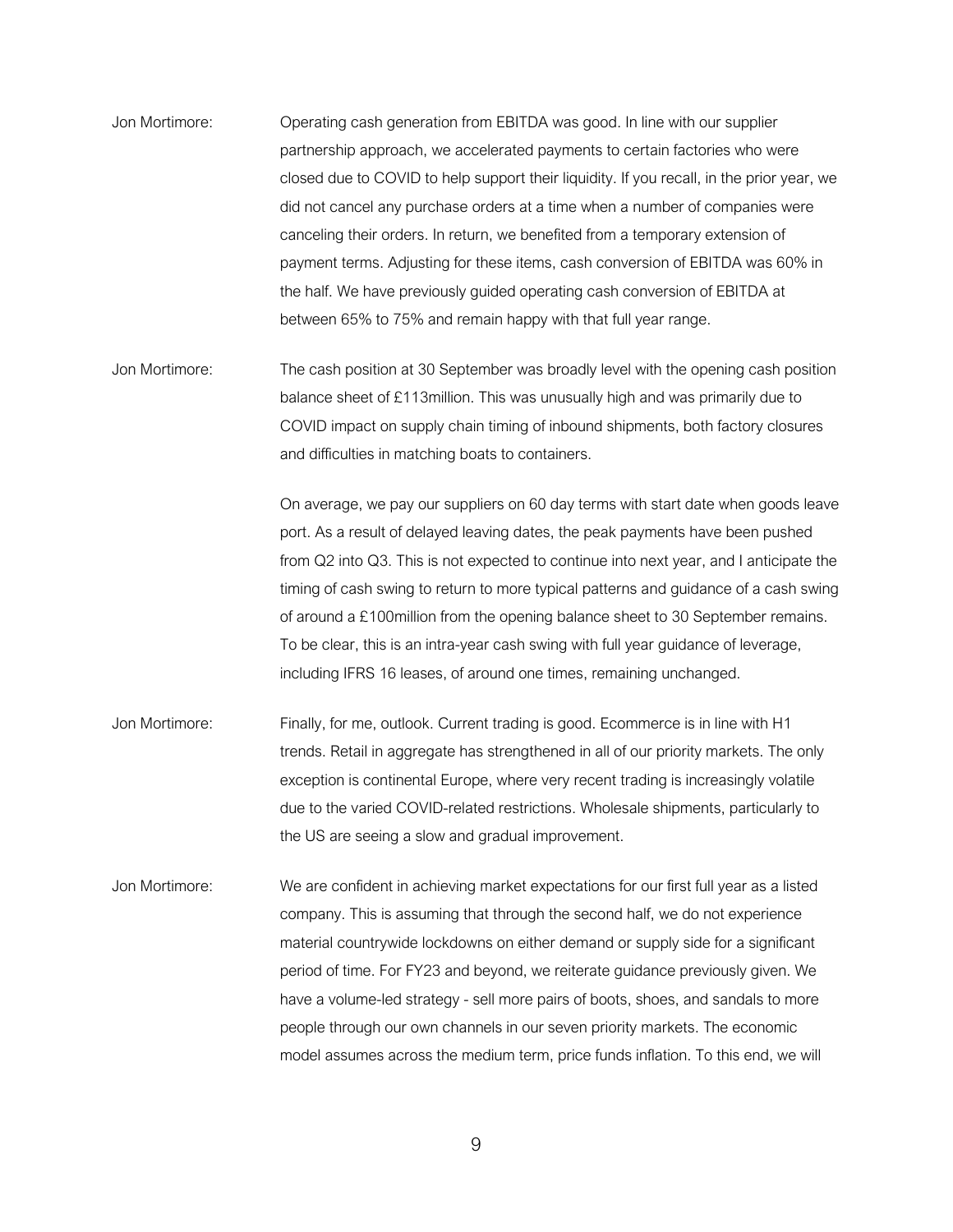be increasing our prices in EMEA and Americas from autumn-winter 22 season. Kenny will return to this topic during his presentation. Thank you.

Kenny Wilson: Great. Thanks very much, Jon. What am I going to cover in our first half review? First of all, I'm going to talk about our DOCS strategy in some detail, then I'm going to talk about our product strategy, which is all about icons and innovation, and the "and" is really important here, because our strategy is to grow our icons globally, and then build beyond the icons. We've got many people who haven't bought their first pair of Dr. Martens yet with a lot of white space opportunity. We know that they will access the brand first in icons. Then for those people who've already bought into DOCS. We'll show you product innovation that builds beyond that.

Kenny Wilson: Thirdly, our approach is digital first and direct to consumer first. That's where we place our emphasis, but we do want to support this with high quality wholesale, which builds the brand globally.

> I'm not going to walk through all the detail of our DOCS strategy, because I know we shared it with you many times, but this is tried and tested and it's working. It's a very consistent approach now that we've been using for multiple years, and DOCS is working for us in every market where we've implemented it. It's our guiding light, and we work extremely hard to make sure that all of our colleagues across the business really understand DOCS, and they also understand how that they contribute to D, O, C or S.

Jon has talked with you a little bit about supply chain under O, operational excellence, and where I'm going to focus my time then will be on the D, the C, and the S. Firstly though, before I go into the strategy, I want to talk about the team which delivers this strategy, our global leadership team.

Kenny Wilson: I've always said that the team that gets you from A to B is not the team that then moves you from B to C. However, what we have with our global leadership team is we've got a group of seasoned industry executives, and we've got that really nice balance now between people who've been with DOCS for a number of years like Jon and myself, and some people who also bring in a fresh perspective. I'm going to talk about the new additions to the team this year. I'm going to start with Adam Meek. Adam joined us officially on the first of December as our new Chief Product Officer. Adam has taken over from Darren Campbell. The two of them did a full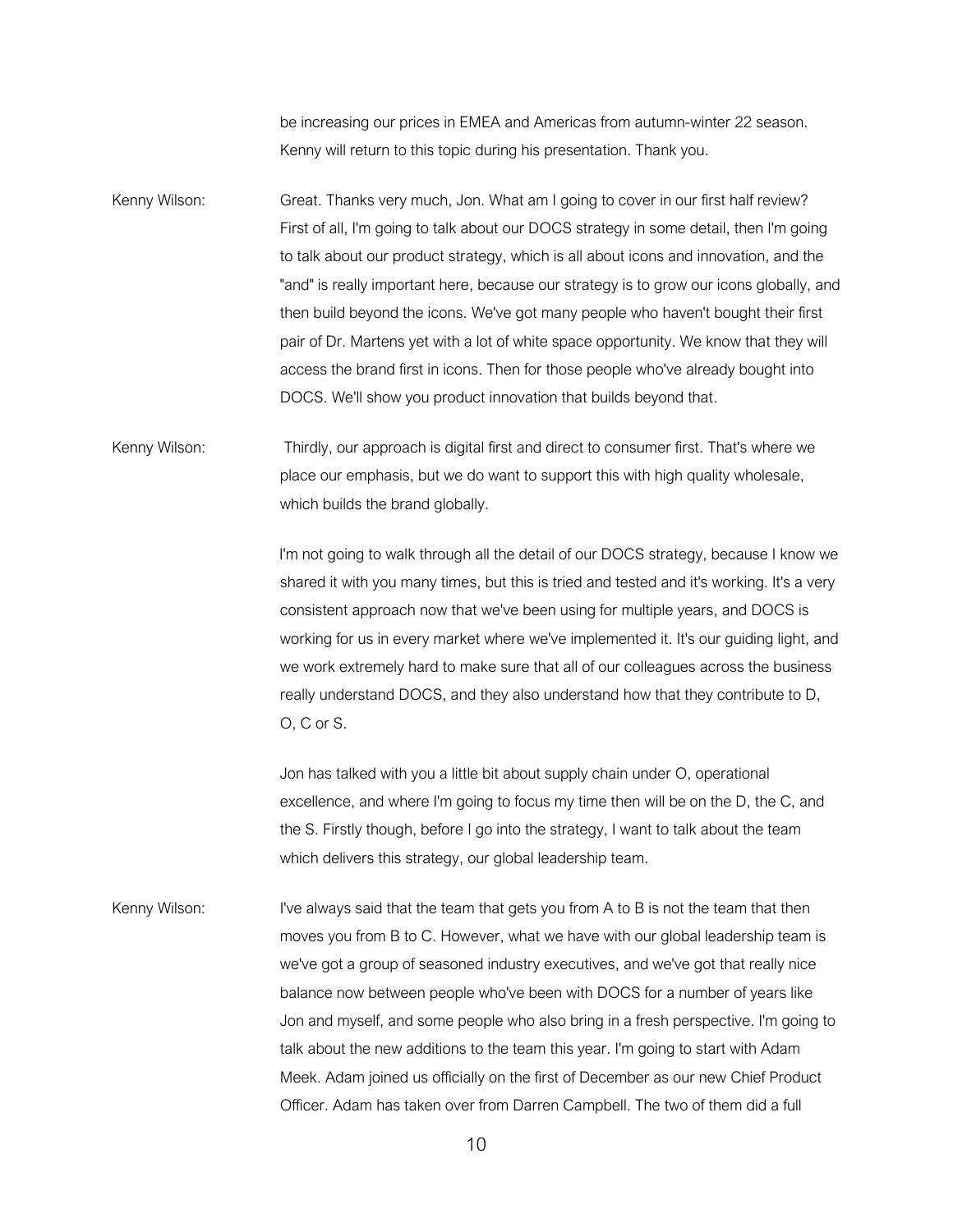handover during the middle of November to the end of the month and the first week in December, and Darren departed last week.

- Kenny Wilson: Adam joins us from Canada Goose, where he recently headed up their new footwear line, and prior to that, he was senior vice president of product for Sperry. He understands a brand with iconic product. Prior to that, he has footwear experience predominantly from Nike.
- Kenny Wilson: The second new addition to the team is Jennifer Somer. Jen joined us in the middle November as our new Americas president. She also is a seasoned apparel and footwear executive. Her most recent job was at Deckers for the last six years, where Jen was global general manager of the UGG brand.
- Kenny Wilson: And then finally, when we did our full year results around about June, we told you about Sue Gannon. Sue joined us as our new Chief Human Resources Officer in June, and she joined us from Netflix.
- Kenny Wilson: S: Sustainable global growth. Jon talked about the fact that we've got seven key priority markets and strategically, this is where the team prioritise their time and prioritise the resources of the business. This is where we've got the biggest growth opportunity for Dr. Martens and this is where we want to win.
- Kenny Wilson: As we've said before, in the short to medium term, our growth will come from our Americas region and our EMEA region. If I talk briefly about all three; Americas, as you've just heard from Jon, had a very good first half. However, if we look more broadly, looking forward, we see that Americas has a huge opportunity for direct to consumer acceleration in the years ahead. That will be supported by strong wholesale growth.
- Kenny Wilson: From EMEA, there's four markets that we really focus on. Always the most important of those will be the UK. Dr. Martens is a British brand, and we have to show up absolutely at our best in the UK. This is our home market and positioning is incredibly important. In the UK and France, as we look forward, we'll be driving growth through direct to consumer acceleration, again, supported by quality wholesale. For Germany and Italy, those are all about the multi-year opportunity that conversion affords us, and I'll come back and talk about conversion markets.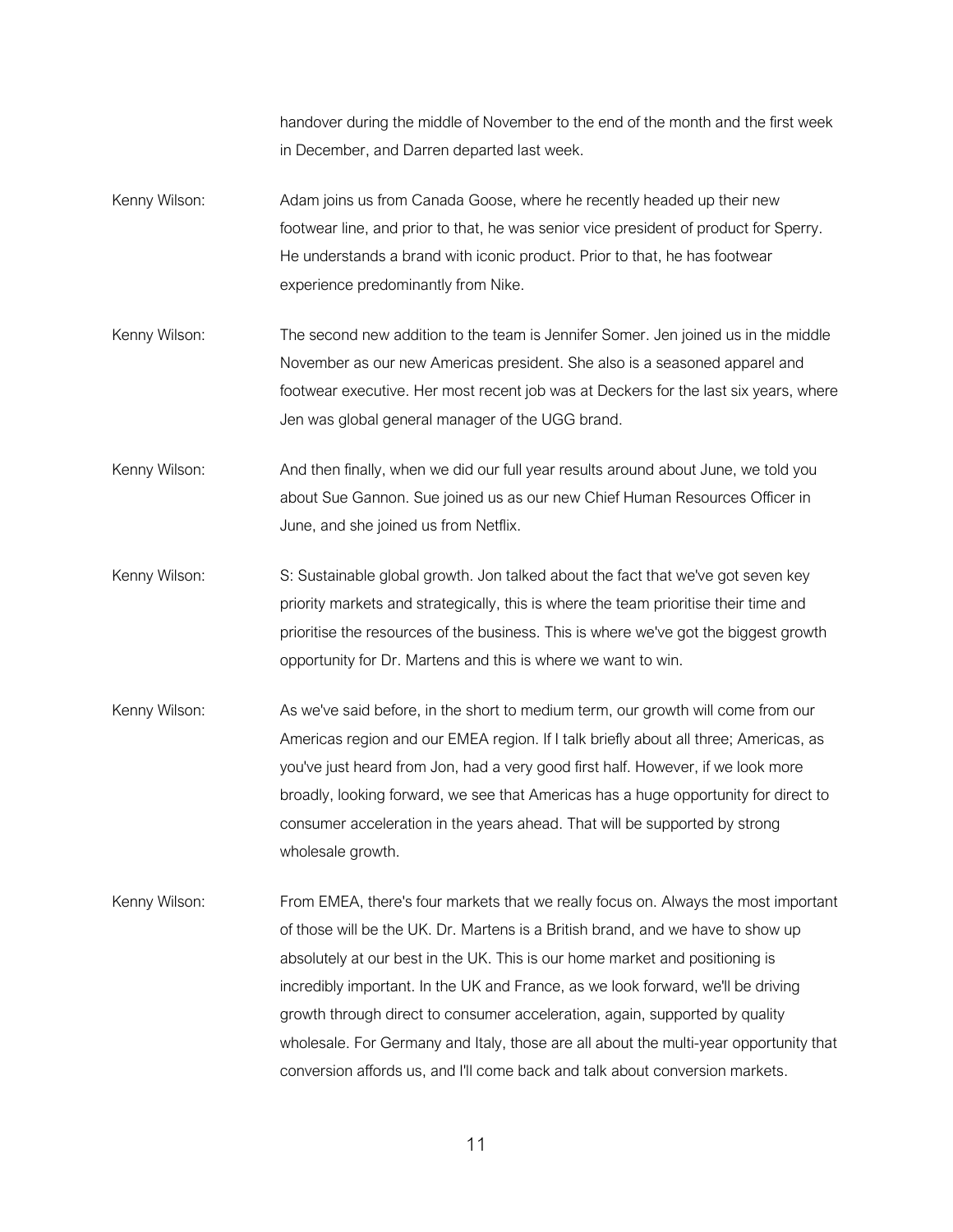- Kenny Wilson: Finally, in the Asia-Pacific region, this is our smallest region right now. Long-term, this is big opportunity for Dr. Martens. Japan is currently our biggest market in Asia-Pacific. Beyond the end of the period, we've actually started to see Japan recover as the country has opened up from the state of emergency and vaccination has improved, and we see real and significant opportunities for growth with our direct to consumer business in Japan.
- Kenny Wilson: In China, as we've told you before, we've not implemented the full DOCS strategy yet. We trade on Tmall and we trade through franchise stores. However, we've appointed a new in-country general manager, Olga Wu, and Olga's role will be to help us to build the foundations for the full implementation of DOCS in the years ahead. Just to give you a little bit of an indication of Olga's background, again, she's from our industry. She has 12 years at Timberland, three of those as Timberland's country general manager for China.
- Kenny Wilson: So, moving into consumer connection and starting with our product strategy. We've told you before that 50% of the people who know we make boots, don't know we make shoes at all. What an incredible opportunity. 50% of the people who know we make boots don't know we make shoes.
- Kenny Wilson: Last year, we celebrated 60 years of our iconic boot, the 1460, and this year, it was the opportunity to celebrate 60 years of the 1461, which is our 3-eye shoe, our second most important icon. Strategically though, this was really about getting the focus on the shoe business and building awareness with consumers. The great news is that with the focus the regions have put on this, we've grown pairs of the 1461 by 44% globally in the first half of this year. The way that we've done that is really through product innovation and marketing. I'm not going to walk through all of the examples on the slide there, but you see our ice soles in the 1461, you see some great collaborations that we did with CLOT and with Atmos. You see kids 1461s in white, and obviously the classic black smooth. From a strategic standpoint, what this is really about is keeping the icons fresh for consumers.

Kenny Wilson: I've talked a little bit about our icons. Let's talk about product innovation. We had hoped that more of you would've been able to be in the room, obviously with changing guidelines that's not the case. I don't know if the cameraman can focus in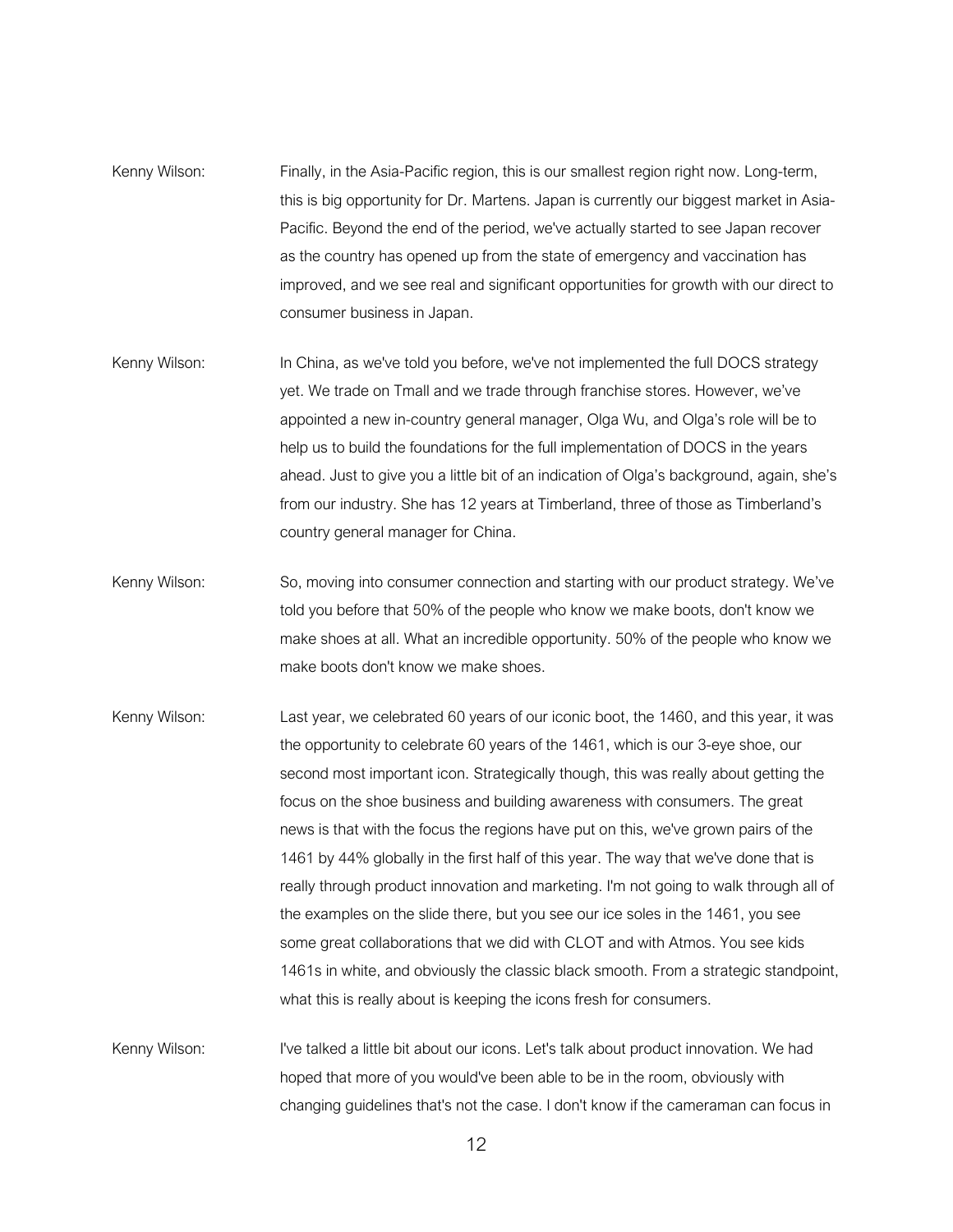there on my left and your right to actually show some of our product innovation, but we launched two very big programs this year, important programs for the brand in 2021 - Quad Neoteric and Tarian. They both launched after the half year, but I'm very pleased to say that they're off to a great start. Quad Neoteric is our next generation of Fusion products. Fusion are the amped up Dr. Martens, the ones with the platform soles. The new Quad Neoteric program has still got that towering look, but the difference here is it's very light. Consumers can get a new two-piece sole and very soft upper. It's for the person who wants to buy into that quad look, but in a much lighter and softer way, but it's still got all that classic DOCS DNA.

- Kenny Wilson: Then Tarian is our newest innovation in our casual business, and this is really designed to appeal to the sneaker-wearing male. It's a reworked version of an original 1460 and casual. It's kind of like a rugged utility boot, and again, it's still got that core DOCS DNA, because what's important to us is, you should be able to see someone across the street and go, "Oh, that's a pair of Dr. Martens."
- Kenny Wilson: These are just two great examples of our product innovation, but fundamentally what we're trying to achieve is continued focus on our icons and building out through product innovation.
- Kenny Wilson: The last thing I wanted to talk about in terms of product is sandals. Sandals is a relatively small part of Dr Martens business today, but it's a huge growth opportunity. In the first half of this year, we're up 45%. Whilst we're number one in boots in most markets in the world, we're actually outside the top 10 in sandals. There's a real opportunity to grow awareness. Clearly the market leader at the moment isBirkenstock.
- Kenny Wilson: Building our sandals business enables us also to generate more revenue in the first half of the year, which has historically been the smaller first half for Dr. Martens. As you can see from the photos on the screen, we're driving innovation and product here, and the idea is all about DOCS sandals with attitude. Once again, we want to have that point of differentiation in our product relative to the competitors. To build brand heat in this category, we've also executed strong collaborations in the first half with brands like Suicoke, the Japanese sandal experts, and X-Girl. As we look forward in the years ahead, this is a category that you will start to see Dr. Martens really build out its business.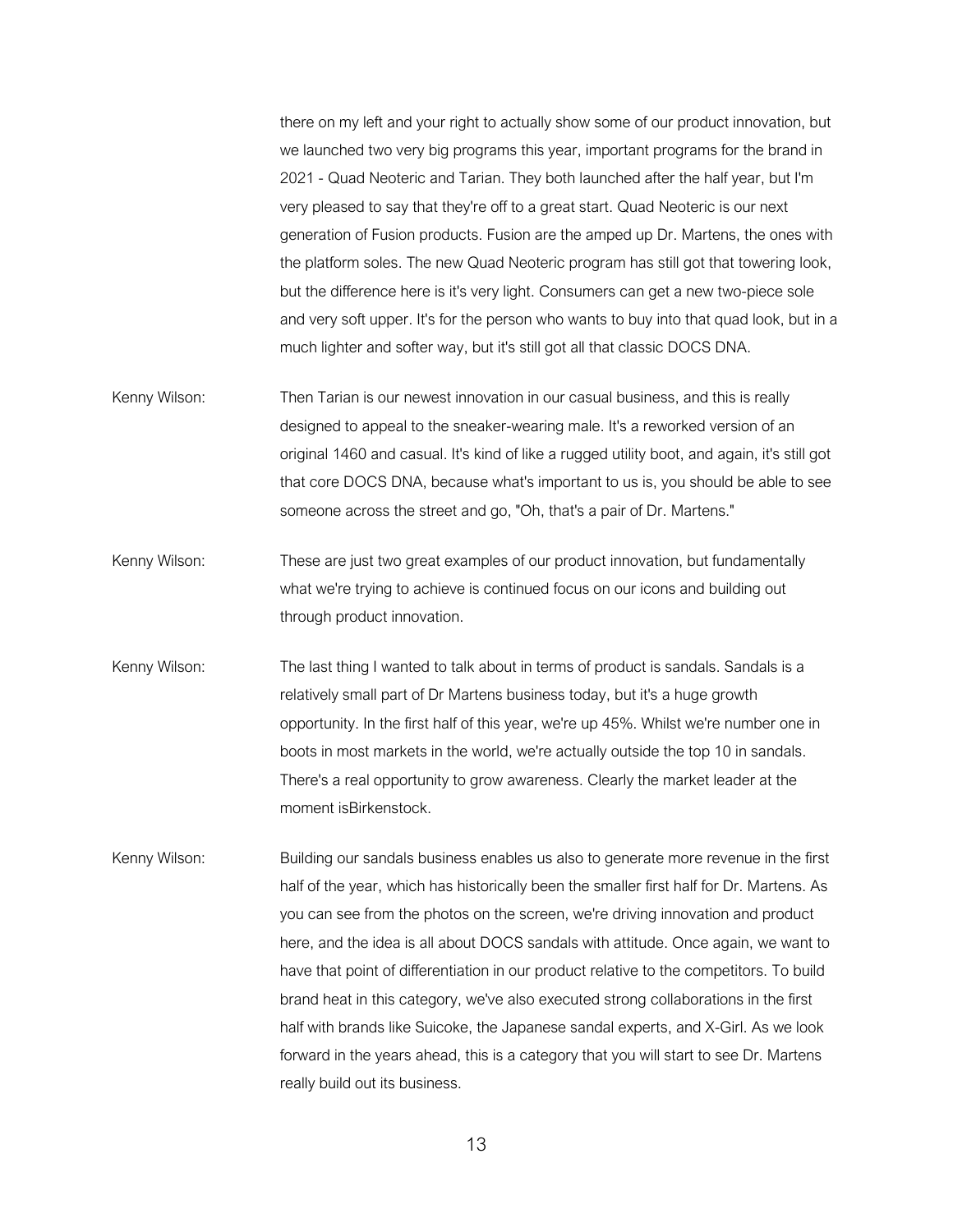- Kenny Wilson: Staying with consumer connection, but moving on to marketing, as Jon shared, our marketing investment in the brand continues to increase by 50 basis points per annum and will do going into the future. In the first half of this year, because it's an unusual first half, our marketing spend was actually up 72%. One of our key marketing activities is our Tough As You initiative. We launched this a number of years ago now as a marketing campaign, but it's actually evolved. It's now a way of empowering and inspiring underrepresented and emerging creatives. It ties really nicely with our DE&I strategy.
- Kenny Wilson: We've launched a Tough As You year-long mentorship program in all of our regions and really what this is about, it's about enlisting the support that we can do as a brand from big names. People like Grammy-nominated singer songwriter, Mahalia, who's from the Leicestershire area, for those of you who know. Ivor Novello nominated rapper, Kojey Radical. Through this mentorship program, what we're really doing is, we are looking to provide creative opportunities for young artists. Our role as a brand is to amplify these underrepresented communities.

What I'd say is, watch this space in terms of how we're going to take this project forward, and Jon and I will continue to update on this in the months ahead.

Kenny Wilson: Still on marketing, the brand is also highly active on social media, where we've got really high engagement rates to our competitors. We're not the brand with the biggest followers, but when people get into Dr. Martens, they're really highly engaged as part of our community. I'm not going to go into detail on all of the four examples here. The first on the left, as you look at it, is a partnership that we did with Lazy Oaf to launch a collaboration with them on Instagram, where we developed an augmented reality lens.

Kenny Wilson: The second example is from work we've been doing with the Nova Twins. This is about giving a voice to underrepresented people of colour talent in music

Kenny Wilson: I think the most interesting examples there are numbers three and four, which are on TikTok, which is a platform we really got into this year, which is very important for a youth audience. Really what we focused on here, the first where you see the pair of boots, this is building on the Learn on TikTok trend. The example here is, "How to lace up your Dr. Martens to get different looks from your DOCS just by changing out the laces." We've also had real success with, "Taking care of your Dr. Martens."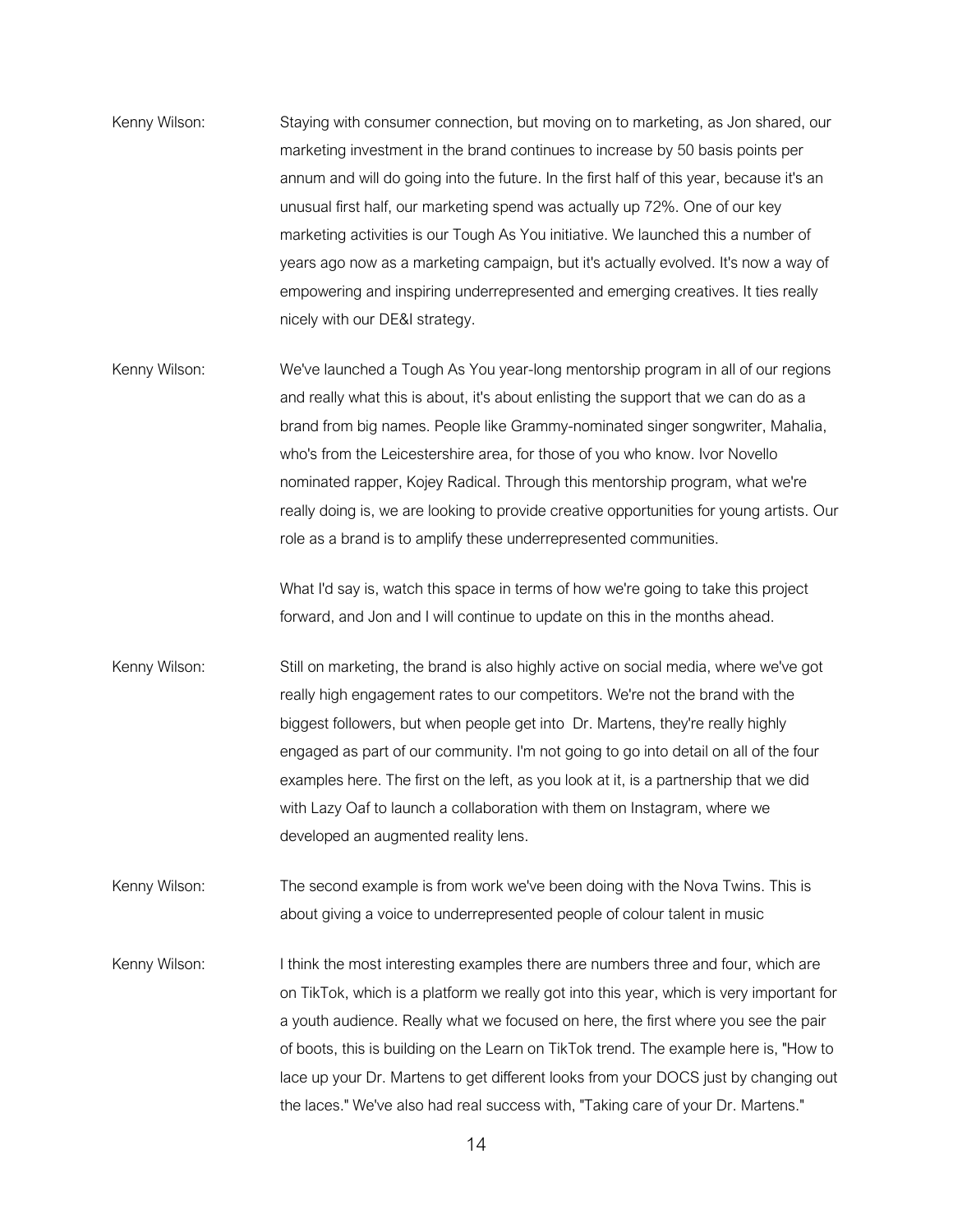Also, one of the unique properties of the brand, which is around, "Breaking in your DOCS."

- Kenny Wilson: The last example is about how we've brought the Tough As You campaign that I just talked about onto TikTok. Here, we partnered with Blaine from the Mystery Jets there, and Blaine was actually someone who featured in our very first Tough As You campaign. He's a disabled artist himself. He worked with us to highlight accessible music venues for deaf and disabled audiences. Inspiringly, this received more than 750,000 views and incredibly positive engagement. It shows what's inspiring to the DOCS community.
- Kenny Wilson: Still within consumer connection is sustainability. This is a really crucial element of our strategy, and not just because it's the right thing to do, but also, we know that sustainability really matters to the people of Dr. Martens, and it really matters to our consumers. We announced our first sustainability report with our year-end results. Over the last few months, what we've been working on is building really detailed roadmaps, identifying the metrics and the KPIs to track our progress on what we shared with you at the year end.
- Kenny Wilson: Also, as part of our net zero commitment by 2030 pledge, we've committed to a 1.5 degree celsius trajectory with a science-based targets initiative. By aligning our net zero strategy to a warming limit of 1.5 degree celsius, we can do our little bit as a brand to the most severe impacts of climate change.
- Kenny Wilson: Now, for me, personally, the bit that's really inspiring is the innovative development work that we're doing against our most ambitious target. That is to make all of our products from sustainable materials by 2040. We said before, we don't know how to do that right now, but at our last sustainability steering committee last week, we saw some really innovative work that teams have been going through. We saw Dr. Martens made out of mushroom leather, which was just amazing. They look very different obviously to current DOCS. We saw Dr. Martens made out of recycled leather, and there's people in our teams now wear-trialling those. From a sustainability standpoint though, the current Dr. Martens product, one of the great things about it is, it's incredibly durable. If you look after a pair of DMs, they can last you more than 10 years. The challenge for these new materials, like a mushroom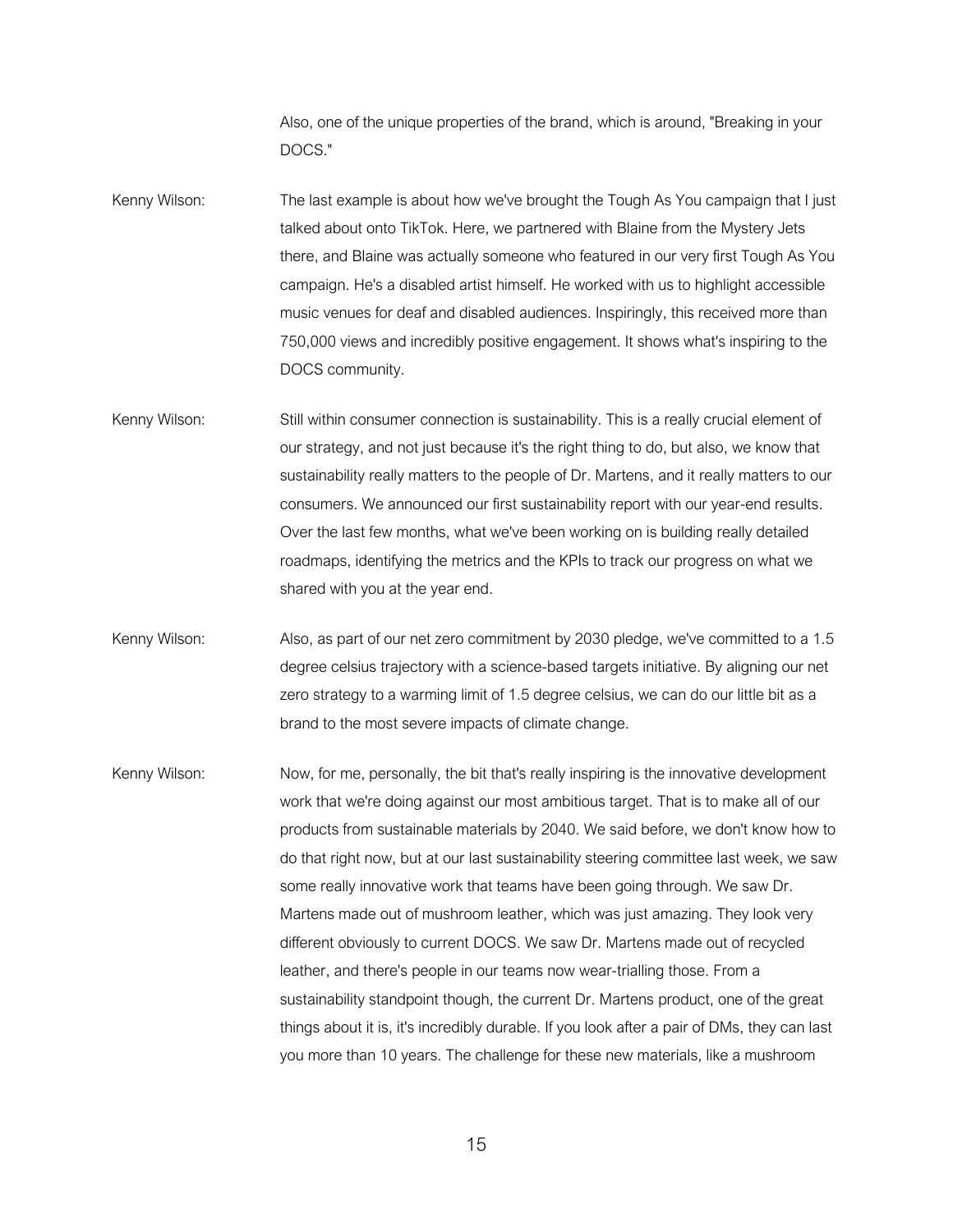leather or a recycled leather, is how we actually make those as sustainable as the existing Dr. Martens.

Kenny Wilson: So finally, within consumer connection, I want to provide an update on our pricing plans as we look forward, and Jon mentioned this at the end of his presentation. So, if I take you back a little way, back in 2018, the year I joined the business, we did a piece of pricing work globally with a strategic partner, and really, what came out of that study was that we were under-pricing Docs, and we were able to increase the prices. In that modelling, they said, we might actually lose a tiny little bit of volume. It was kind of less than 2%. Now, the reality of what happened was we increased our prices, and alongside of that, we actually grew volume, as we know. So with the same consultancy, we re-did this work in summer, in our seven most important priority markets around the world.

Kenny Wilson: What that demonstrated is that brand value is higher than current pricing. It all suggested that this time with the same modelling that we will be able to raise price, without any loss in volume. So therefore, we're very confident in putting through price increases for autumn/winter '22. To give you an example of how those price increases are going to flow through. If we take the 1460, our most important product, in the United States, we'll be raising consumer price prices by \$20. In the UK, we'll be raising by £10. In Europe, we'll be raising by  $\epsilon$ 10. Obviously, our pricing architecture will raise accordingly. So, in the US, if we put the 1460 up 20 bucks, we'll move all boots up 20 bucks. We actually just did a recent small-scale test over the holiday in the USA where we increased the price on Jadon, which is our number one product in fusion, and once again, our volumes actually went up. So, we are very confident about our price increases. In terms of Asia Pacific, it's the only market where prices will remain unchanged next year. And that's because the prices in Asia are already significantly higher than the Western world. So as an example, with price increases that we'll put through in the United States, Japan will still be 28% above the USA.

Kenny Wilson: So, moving from consumer connection onto direct-to-consumer acceleration, digital remains our most important channel. This is a digital first strategy supported by stores. Our ecommerce performance remains very strong, on a two year basis, and it's driven fundamentally by three key factors. The first of those is investment in platforms. We continue to invest in developing the hybris platform, which we run in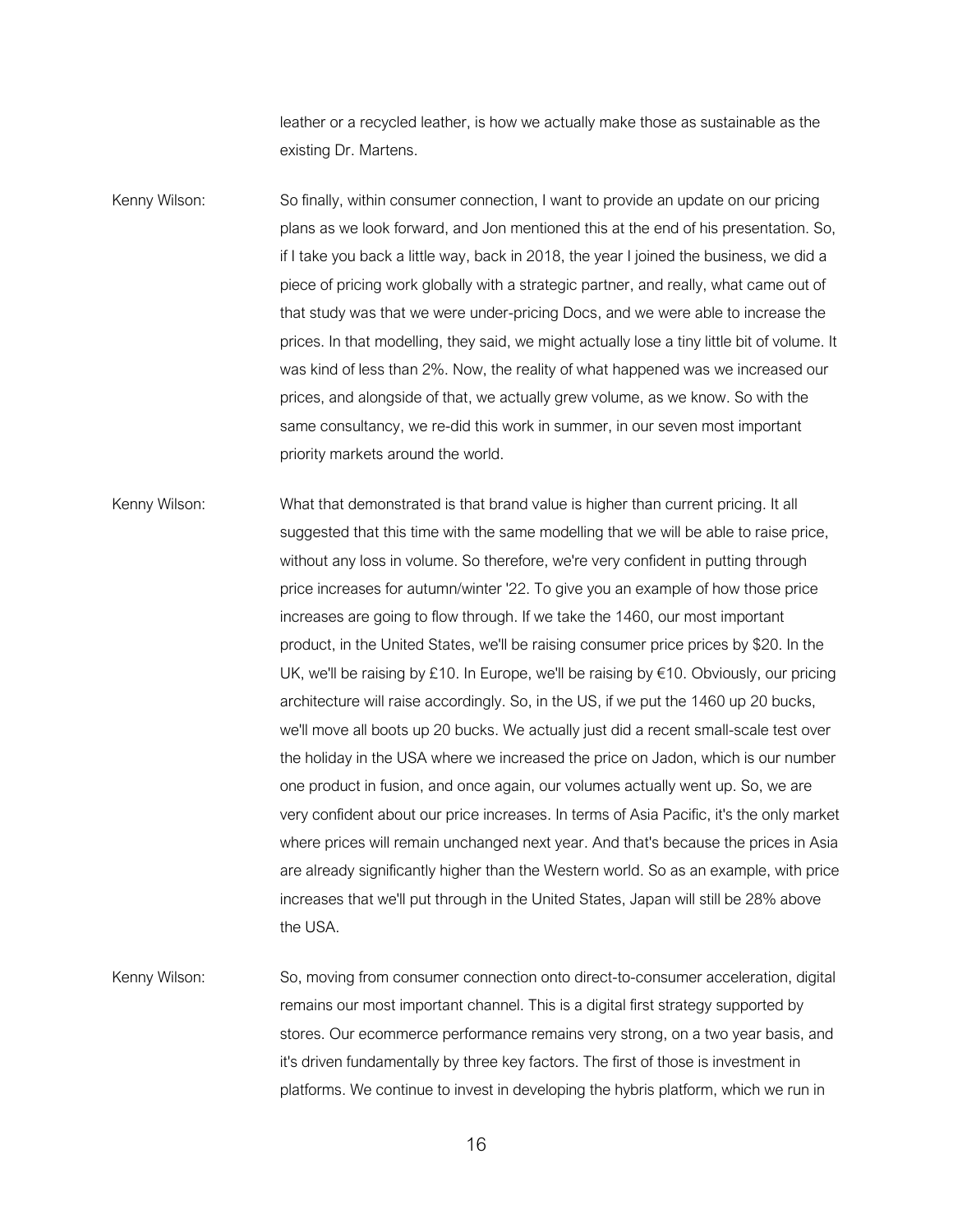our Western markets on both EMEA and Americas. Next year, we will look to bring Japan onto the hybris platform.

- Kenny Wilson: We'll continue to invest in our digital teams. So, we've told you before, that we have a central technology team, which builds out the sites, and we've got digital trading teams market by market. We've increased digital headcount this year by 20% year on year. And we will continue to invest in calibre people in digital, and we will also increase the number of people in the digital side of our business. Then finally, we're working to continually improve our sites. So, we've launched a much more agile way of working this year in both our EMEA region and our Americas region. And we've increased significantly, the number of A-B tests that we perform. This is a bit like the marginal gains concept that GB Cycling talked about. When you take all these little small improvements that you make on the site, they actually add up to quite significant improvements in conversion. The most startling one for me personally, when we were in the steering group on this, is just making a small change in our search bar to, "What can we help you find?" actually, improved our conversion.
- Kenny Wilson: Moving on to retail, we've said repeatedly, we don't want to be retailers at Dr Martens. However, we're very clear that the right stores in the right global cities help to support our websites. So, we are committed to opening stores. As Jon said earlier, we've had a really encouraging start to retail reopening globally. One of the things we know is that trying on a pair of Dr Martens is a very tactile experience and having the opportunity to meet our store teams and hear them talk to you about the product is super important. We actually learned some really important lessons during the pandemic. So, when we locked down last year, our sales were really strong online. But when the stores reopened, we noticed that we actually started to sell a lot more softer leather products again. And it's really obvious that people go into stores, they try the product on. They say, "Oh, I want to buy these." So that gives us opportunities to broaden out the assortments in store, but it also tells us that we've still got more work to do, to communicate more effectively on our websites.
- Kenny Wilson: Throughout the pandemic we've continued to open the right stores in the right locations. On a full year basis this year we'll open 20 to 25 stores. Ironically, one of the benefits of what's happened in the last 18 months during the pandemic is that we've actually been able to secure some great retail locations that we couldn't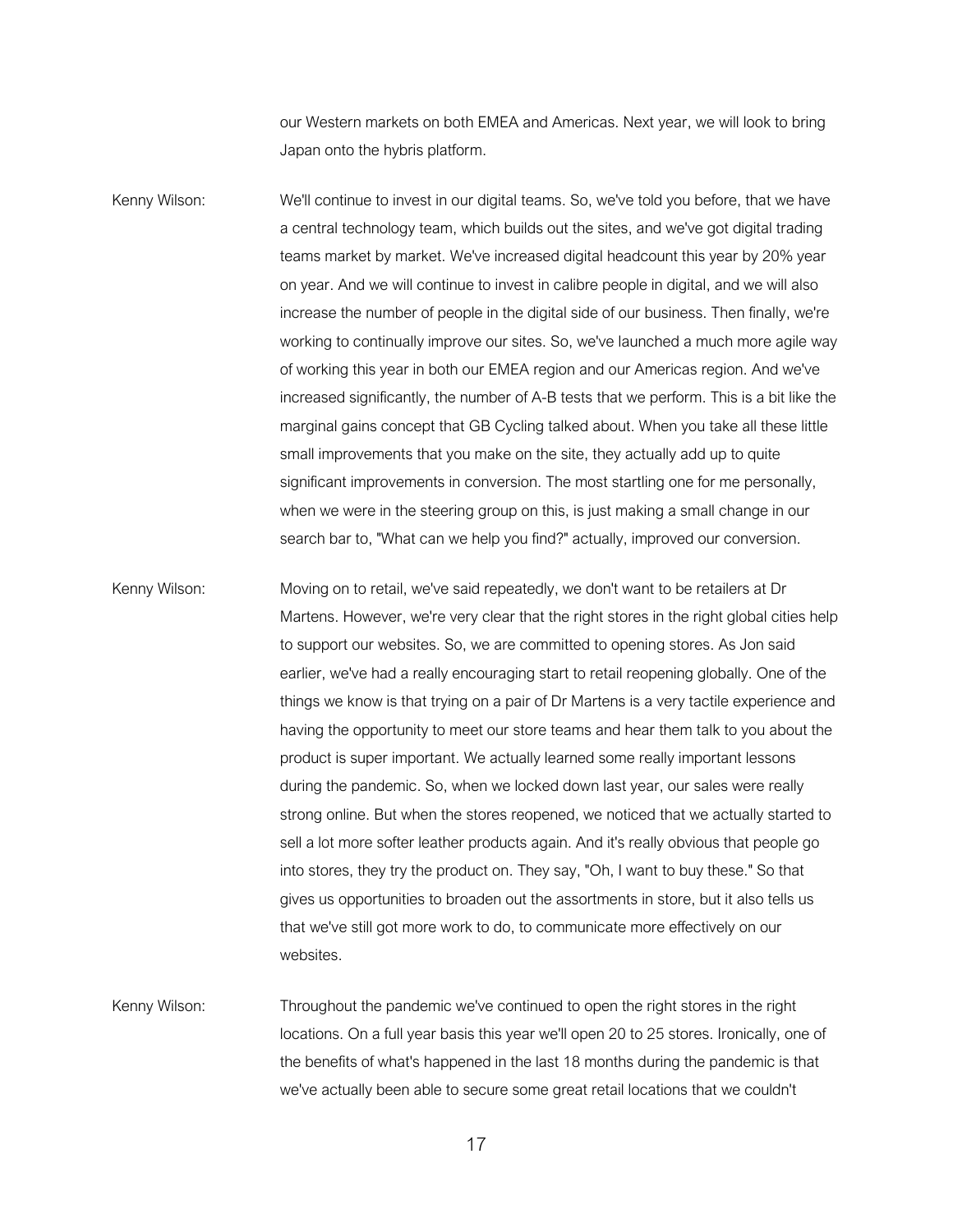before, because of the changing economics. So if you look on the right hand side of the slide, you'll see Munich, we've opened two stores in Munich in the last six months. The reality is we couldn't get into Munich before. An example from the Americas, you see Texas North Park, bottom left in Dallas. Again, that was a centre we weren't previously able to access.

Kenny Wilson: Conversion markets - it's something that both Jon and I have talked about, because it's a really important part of our strategy. First and foremost, this is about brand control. This is about controlling our own destiny and really building the equity of the Dr Martens brand. Also, as Jon said, though, it gives us big financial benefit, and I'm really happy with the progress we're making in Italy, in Spain. Having had the opportunity to be in both Milan and Rome, very recently. Some of the things that we've done, we've reset wholesale in both markets. So, Italy is now trading in less than half the doors the distributor was trading from. Spain is trading from 20% of the doors that the distributor is trading from. So, we've cleaned up those markets and we've focused on the right doors that we want to be in, and we'll grow the business on a full year basis.

Kenny Wilson: We started to invest in retail, which is an important part of the DOCS strategy. So, in Italy, we've already opened two stores in Rome and in Verona. On December 22nd, we'll open our first door in Milan. In Spain, we've opened one store so far in Barcelona. The results are incredibly encouraging, and therefore, we will roll out more stores in the Spanish market. Jon mentioned the fact that we also broadened our product assortment. So, to give you some idea of scale versus what the Italian distributor did, we're selling almost five times the breadth of product. Probably, even more importantly for me, we have reduced our dependency on the 1460s, significantly in that market. A distributor tends to sell a lot of the easiest things. So, we're selling 20% less 1460s than the distributor. Overall, we're also investing in the brand, so our marketing investment, especially in Italy, is really starting to push the brand forward. The last thing I'd say here is the success of Germany makes us extremely confident that this is a multi-year play for Dr Martens, and Italy and Iberia are on track.

Kenny Wilson: Finally, moving to S, sustainable global growth. I just wanted to mention briefly quality wholesale. This strategy for Dr Martens in wholesale is extremely clear. This is about working with fewer partners, fewer doors, but the right doors. With the right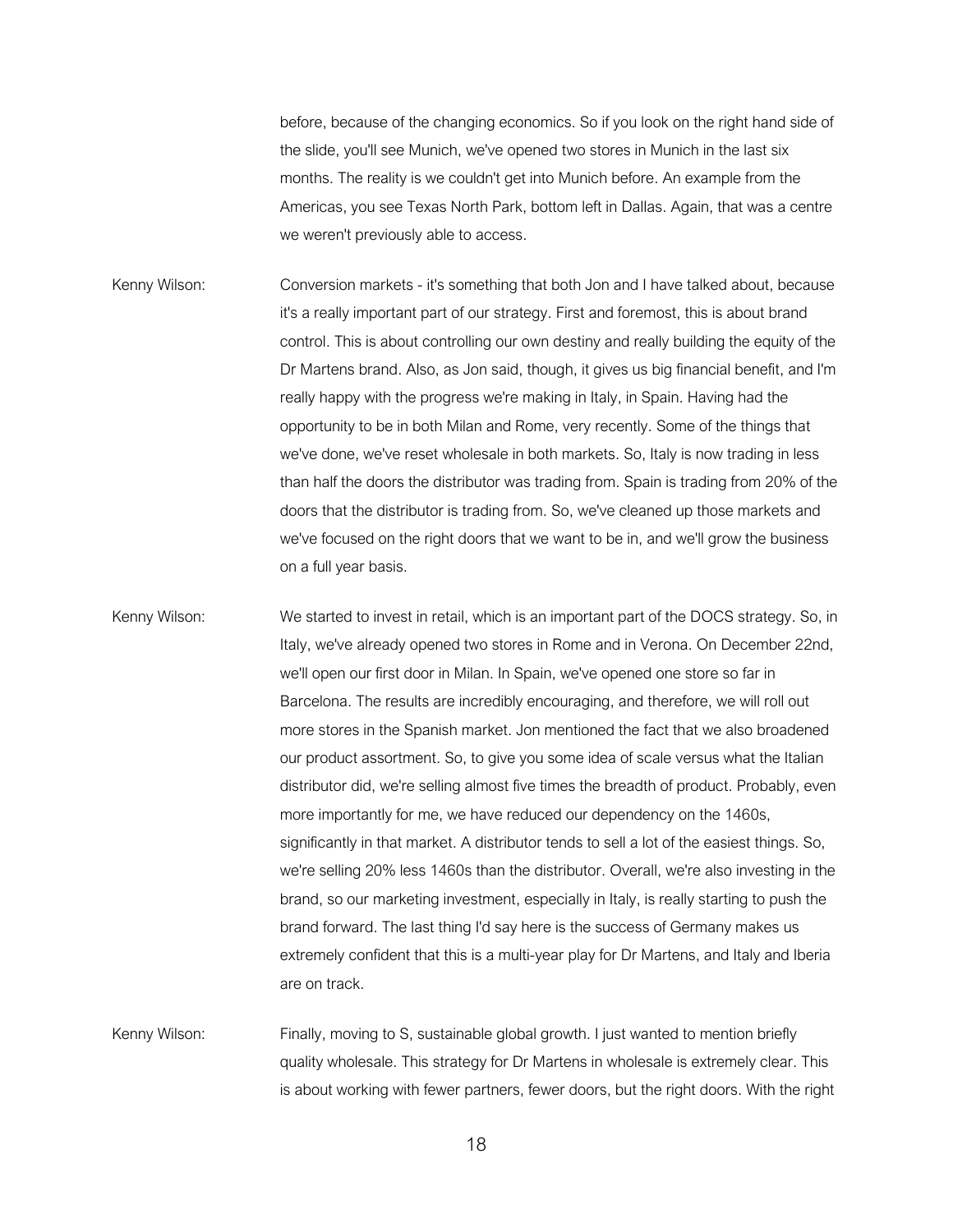partners, what we want to do is also to build branded space. As you're aware, the United States is our biggest wholesale market. So, I'm just going to give you some examples here from the USA, but these are equally applicable to our EMEA region, which also has a sizeable wholesale business. So, on the left of the slide, you see Journeys. This is just an average Journeys that I've picked out, not the best one, for example, in New York. What you really see is implementation of branded space, use of our iconic colours in black and yellow. And what this does is it wins space for the Dr. Martens brand all year round, and it signals our brand to consumers.

- Kenny Wilson: In the middle you have Bodega in LA. This is an opinion leading store "amp" or "energy", whatever different industries call it. What we're trying to do with our amp accounts right now is to broaden out the product assortment, get more of our Made In England product, more of our collaborations, more of our archive. And then finally, the last example is from Nordstrom, one of our key accounts in the United States. This is a partnership that we did with them in their New York store, where we claimed a space, which is called centre stage. You basically walk into the store and it's the first thing that hits you, and consumers were able to buy from an enlarged Dr. Martens popup space on that ground floor. We launched it on the 15th October, and we launched it with a New York City band called Sunflower Bean, where they came, they played live, as you see in the pictures there, and Nordstrom beamed that via social media to their consumers, and we did the same on DM social channels. So just a little bit of a flavour there of what we're trying to do to upgrade our presence of the brand across our wholesale partners.
- Kenny Wilson: So, bringing it all together. As Jon said, we are confident in our numbers for the balance of this year. But I think, probably equally more importantly, we're confident in our future. We're confident that the DOCS strategy is not delivering just now, but the things that we are putting in place will ensure that the Dr. Martens brand will continue to deliver in the years ahead. In the first six months of this year, our revenue is up 24% in constant currency, driven by the strong direct-to-consumer performance, which is on strategy. We're doing exactly what we said we would do.
- Kenny Wilson: We've proven that we can convert key markets. We've taken back Italy. We've taken back Iberia. These markets along with others, like Germany and the Nordics will provide multi-year growth for the Dr. Martens brand. So overall, we think we've had a strong first half, and we're very confident in achieving market expectations for the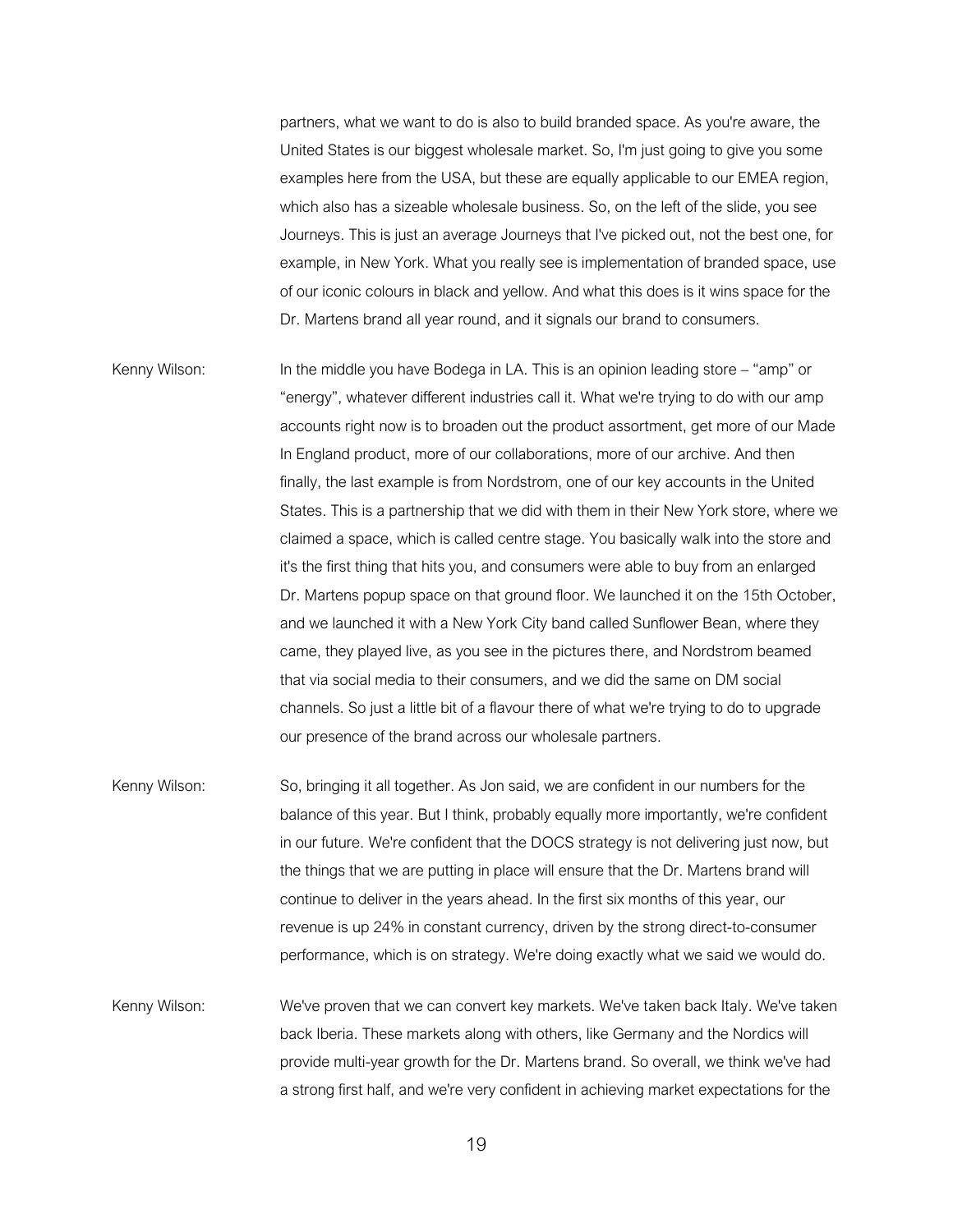full year, despite all of the challenges that are out there. With that, I will shut up, and Jon, and I are happy to take questions from within the room and also on the WebEx.

Kate Calvert: Morning, everyone, I'm Kate Calvert here from Investec. A couple of questions on the supply chain to kick off with. First of all, could you give some more colour on the learnings you've taken away from the supply chain issues in the first half? And is there anything different you're going to do, going forward as a result? And a sort of related question on the supply chain is, with Vietnam being closed for three months in lead times, are you anticipating any issues with stock in FY23 at any point?

Kenny Wilson: So why don't I kick it off, Kate? And we've also got Geert, our Chief Operating Officer, in the room. So, Jon and I can relieve ourselves of the duty given he's closer to the detail, but I think in terms of some of the learnings that we've had from this year, for sure, the fact that our product collection is focused on 75% to 80% continuity has been a massive advantage, because our product is non-seasonal. I think one of the other learnings is, about agility and flexibility. Geert set the supply chain over the last three and a half years where we diversified the countries in which we produced Dr. Martens. So therefore, like most brands, we were heavily impacted by the closures in Vietnam - but we were able to switch into other markets, which has been phenomenal, but I'll throw it over to Geert, given he actually does the job.

Geert Peters: Building on what you said, Kenny. I mean, the first element that would come to mind is a diversification. So, the fact that we have factories across multiple countries, most of our suppliers have factories across two countries, which again helps from a risk mitigation and flexibility point of view. We also have our top 15 to top 20 products sourced across multiple, multiple factories. So again, if something would happen with one factory, we can still have continuity of supply, because we source it in at least four or five other factories. So, diversification is definitely a key learning. We were already building on that strategy prior to COVID. We will obviously continue to build on that and go even beyond.

Geert Peters: The second element I would call out is the supplier relationship. We have already long-lasting, and long-term relationships with our suppliers. But what we noticed once COVID hit, we went from quarterly supplier conferences where we meet topto-top, and we went to monthly and even every two weeks, because we felt an open dialog communication and understanding from both sides, it was really, really key.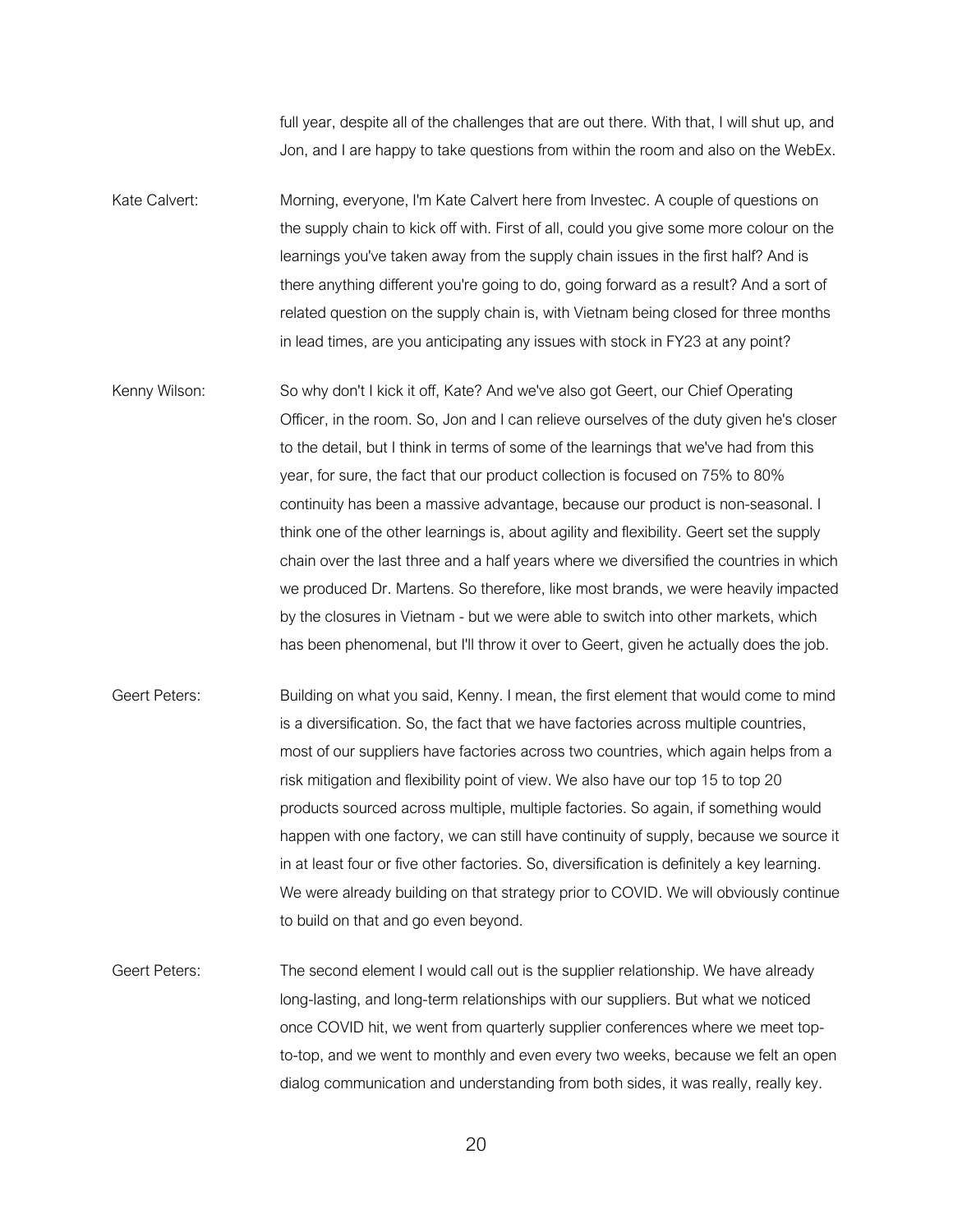The fact that we were able, as Jon explained, to tell suppliers, we were not going to cancel POs. I mean, I could see an immense relief for the suppliers, because they saw continuity of their cash flow. At the same time, they helped us with extended payment terms. Then this year, we saw the reverse when they had to close, we were able to help them. So again, that very intense, close long-term relationship is something that is great that we were already building on that, but that's something we will continue to build on going forward.

- Geert Peters: Also referring to the point that Kenny made on sustainability. We clearly know what we want to do. But in order to get there, we know we rely on our partners and our suppliers to get there. So again, having close relationships with suppliers that are long-term focused, and at the same time, continue to focus on diversification from the supply base, both tier one, which are the factories that make our product, but also tier two, the component suppliers. So making sure that we have tanneries for our top leathers that are not single source, but dual or triple source, the same on our outsoles. So, building that network that is agile, responsive, allows us to scale fast, and again, operate depending on what's happening. We can go left, or right, very quickly. That has clearly paid off. But we know we need to do more going forward to be even more ready for whatever might hit us in the future.
- Jon Mortimore: So just a couple little builds. Firstly, I think key learning is "old school" levels of optimal efficiency for inventory - we are learning what they are. It's going to be higher going forwards, because that gives you flexibility to react. Then just, secondly, in terms of our forecasts, our estimates for this year, as I've said, our current estimates for the second half of the year are based on the assumption of no major lockdowns, current lead times remain, they don't need to improve. So what we are currently seeing just keeps going and we're confident in our expectations.
- Kenny Wilson: Another question in the room please.

Ben Hunt: Morning, Ben Hunt from Investec. The 20 bucks on the boots. The price you're adding to them, which is probably going to be quite good for the margins. How does that compare historically? Clearly there's going to be a bit of inflation in the market, anyway. What's your rough intuitive feeling to how that's going to compare versus peers in the market?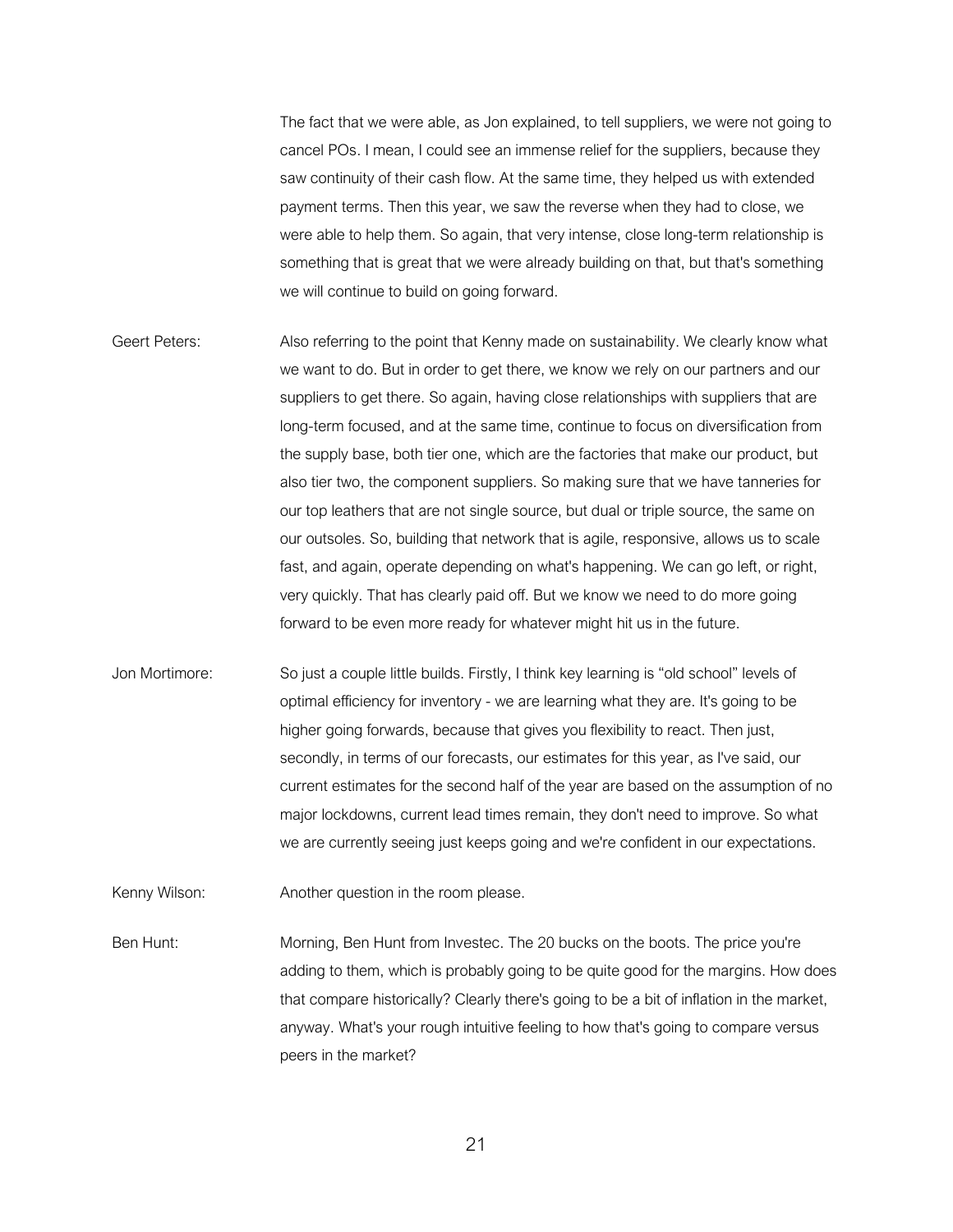- Jon Mortimore: Well, Kenny can comment versus the market. As Kenny said earlier on, though, we carried out research on consumer propensity to pay and what they thought Dr. Martens were worth. So, the increase of \$20 was bang in line with what people were prepared to pay for Dr. Martens, or thought Dr. Martens' cost. So from a perception, point of view, perception is \$20 higher, taking the US example. Historically, the last price increase we put through in the US would've been spring/summer '19, which is about 10 bucks, before that I think it was about 18 months, before we add another 10 bucks. So again, previously, it's been 10 bucks, but not for a couple of years, but it's based on the propensity to pay.
- Kenny Wilson: Relative to the competition, because obviously most brands have gone out now and communicated their prices for autumn/winter '22. Some people are raising prices by 10 bucks. The stronger brands are raising prices by this sort of level, by 20 bucks. I think the really encouraging thing is we've had no pushback from our wholesale partners. As I mentioned earlier, we executed a trial this holiday season where we took our most popular fusion product Jadon, and we raised the prices. Both ourselves and our wholesale partners actually saw increased sell through. So, to Jon's point, the research gave us real confidence, because the consumer actually thinks they're paying more for Dr. Martens than they actually are. So, there's more brand value there than we're currently charging on pricing. So, we do feel confident about this.
- Ben Hunt: All right. Great. Then just secondly, on the step up in marketing, which is more a function of business back to usual, but if you could give us any colour on where the sort of focus of it's been from the top of a funnel down to the bottom, really? It'll be interesting.
- Kenny Wilson: We've got two big goals in marketing. So, the first is building awareness of the Dr. Martens brand. So, if you take the market we've been in the longest, the UK, we've got 93% brand awareness. So, most people here in the UK know Dr. Martens. But if you go to Germany, that number is in the 60s. So, there's a job to do to build knowledge of just Dr. Martens. The second thing that we need to build is product range awareness. So, it was quite surprising to us that when we found out that stat I quoted earlier, 50% of the people who know you make boots don't even know you make shoes. So, we ran a campaign where we focused on six of our most iconic products to build range awareness.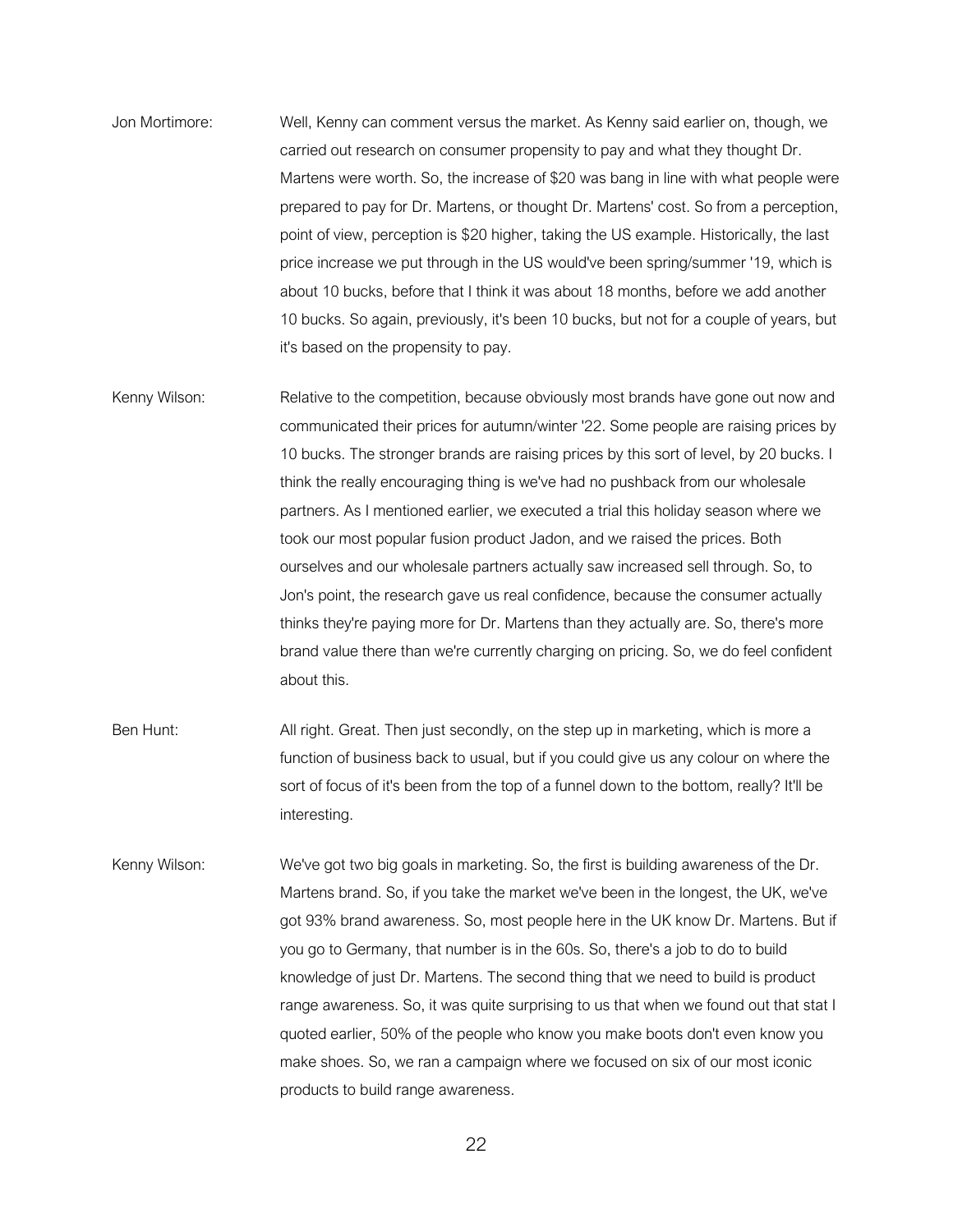- Kenny Wilson: And then the other thing is, when people buy brands, they buy two things. They're buying the product itself, but they're buying the intangibles. So, if you take something like our Tough As You campaign, that's all about communicating what Dr. Martens stands for and what it believes in, and the initiative around Tough As You where we're empowering young creatives. People are really engaging with that in our communities. So, our marketing is a combination of build awareness, build product range, build brand equity.
- Karina Shooter: Hi there, thank you for the presentation. It's Karina Shooter from Goldman Sachs. I have two questions. So firstly, building on the earlier supply chain question, could you just give us an update on where Vietnam production is at the moment? And also, the situation at the US ports? I know in the update, you said you expected it to continue, but are you seeing any easing? And secondly, thank you for the update in terms of the global leadership team and particularly Adam joining as CPO. Could you give us an update on your search for the other roles that are ongoing at the moment, including the CMO role that you split into after Darren's departure? Thank you.
- Kenny Wilson: Yeah, no problem. So, in terms of Vietnam, we're in a steadily improving situation. So, Geert gives us an update every day on how we're doing, but all of our factories are open in Vietnam, and they're back now at 80% of capacity. And the reason why they're not back at 100% of capacity is the fact that many workers went back up to the north. I didn't realise before all this; Vietnam is actually a really long country. So, people went up to the north and a lot of them haven't come back to the south yet. But we think post the Vietnamese holiday that that will further improve. So, it's an improving situation in Vietnam. I think it's been widely reported in terms of the Biden administration, putting pressure on the ports in the United States. And again, we see an improving situation through US ports. If you want more detail, I'm sure we can build on that.
- Kenny Wilson: In terms of the global leadership team.Adam joined us as Chief Product Officer, and we're really pleased with that appointment. We're also really pleased with the handover between Darren and Adam. So that's been seamless. In terms of the Chief Marketing Officer, there's no real news to report at this stage. I mean, we've said all along that we want quality individuals on our global leadership team, and we haven't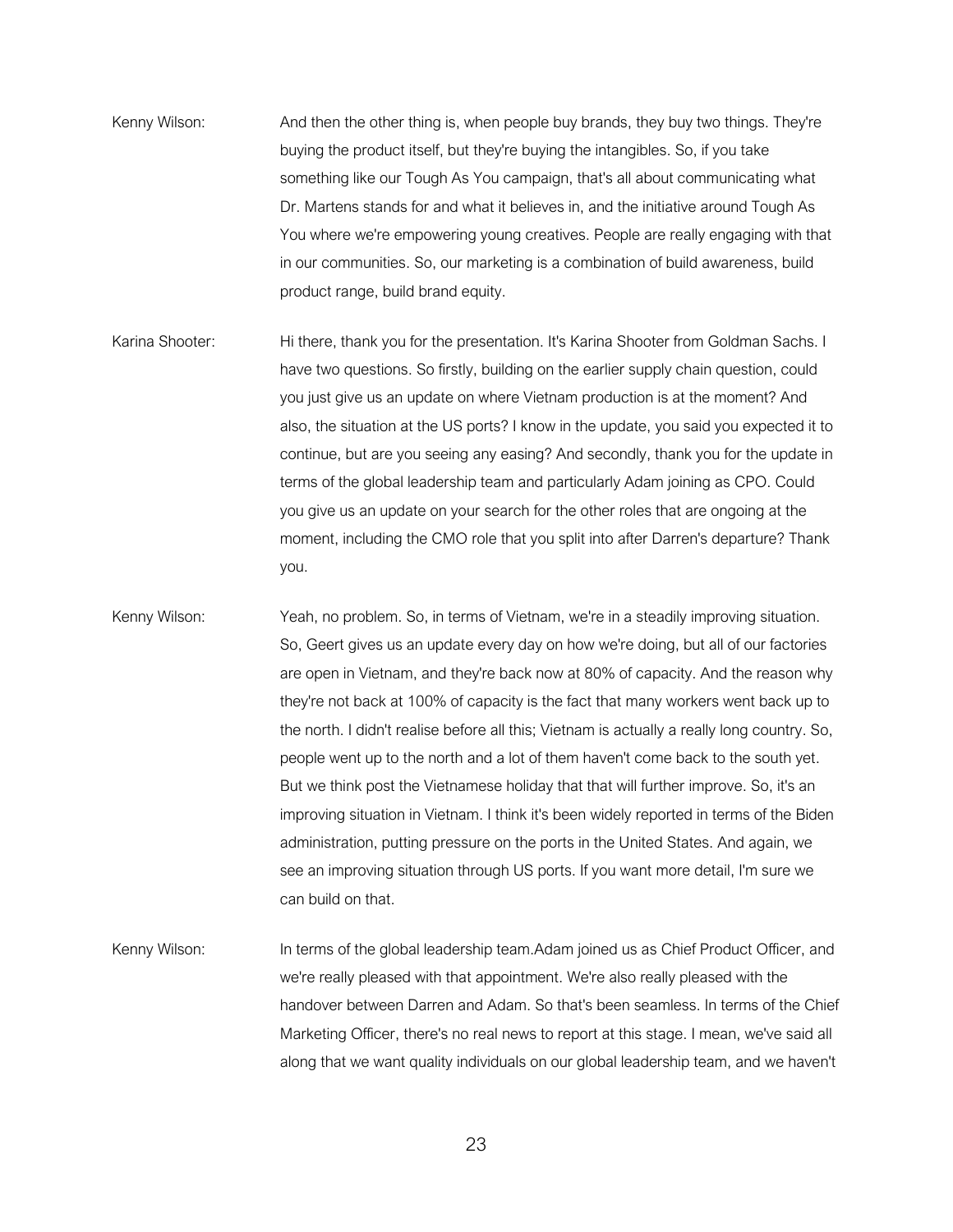yet found the person that is the right person to be the CMO of the Dr. Marten's brand.

- Kenny Wilson: I've shown today some great examples of the work that's being done in the marketing arena. We've really got some strong people, both within our central marketing team here in London, but the vice presidents of marketing in the three regions. And I've given them my commitment that we'll only hire a CMO when they're an absolute A-player like the rest of the global leadership team. In terms of other positions, we're not looking for any other leadership appointment. So, the only one outstanding now is the CMO because everything else is fully complete.
- Dorianna Russo: Good morning, everyone. I'd like to go back to China for a second. You outlined the fact that the country still under disruption from the pandemic. Is there anything else that you can tell us from the current situation that you see? And what you expect in the second half in terms of this? And what have you got in the pipeline in terms of building up brand awareness and applying all the marketing tools that you have shown us during this presentation?
- Dorianna Russo: Second question is on your capital allocation. There is a sense that the leverage is coming very fast, but yet the dividend payout seems to be quite small. What do you have in terms of use of cash planned for, if not for FY22, but definitely for FY23? And my last question is on second half margins, there's a certain confidence that margins in the second half will improve. What can go wrong, if anything, that could actually disrupt this outlook that you have given us today? Thank you.
- Kenny Wilson: Thank you, Dorianna. So, on China, we're not giving out any country-specific detail on any markets, not just China. I think probably the most important thing that I would say is the appointment of Olga Wu as our new general manager in the Chinese business. We felt that in order to make the decisions that we're going to need to make around a full implementation of DOCS, which obviously involves building out our web presence, building out company-owned stores, those types of things, further investment in marketing. We wanted a really seasoned general manager of the sort of level of our global leadership team. So, as I said earlier, Olga's got considerable experience from Timberland, China, and we believe that we've now got someone with the seniority of presence day to day in that country who can look at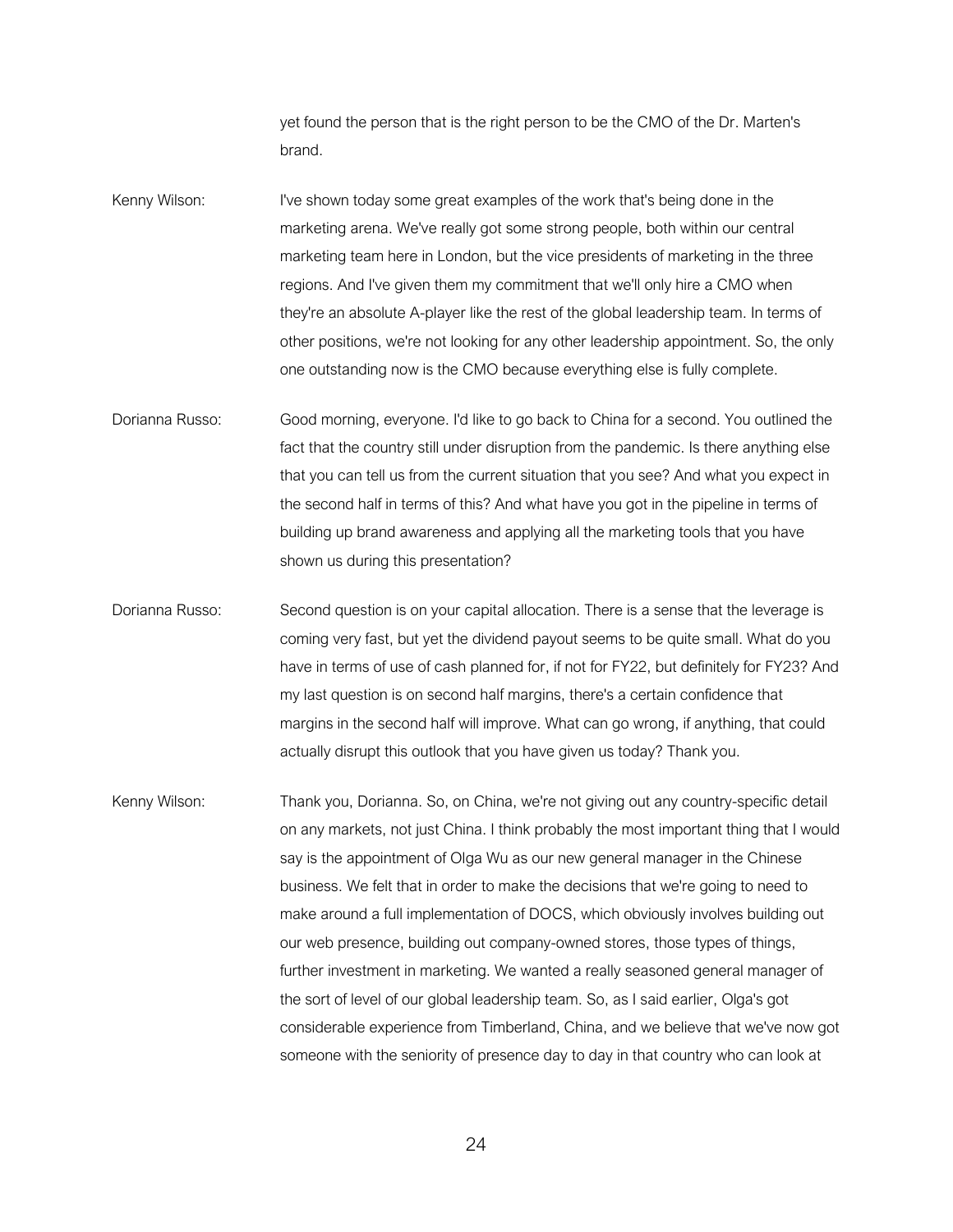exactly how we are going to implement the DOCS strategy there. So, there'll be more to follow on that in terms of the update.

Kenny Wilson: Do you want to take the two financial questions, Jon?

Jon Mortimore: I'll do the financial.If I do the margin one first Dorianna. The H2 margin story. I think in terms of the story I've told, if you look back typically over the past couple of years, and pretty much forever, the second half of the year is stronger DTC. Where DTC has got four times the gross margin to wholesale. And last year, H2 was three points stronger, H2 versus H1 the year before four points. So, there is a natural improvement in margin in H2 versus H1 because the seasonal nature of our business.

Jon Mortimore: Secondly, there is a pile of complicated noise around OPEX. I described the PLC costs annualise out, the return to business usual costs slowly normalise through the second half. So, in terms of, rather than what could go wrong, what do you need to take a view on to come up with your full-year expectation? It would be around the continued improvement in DTC mix, the plus six points, does that continue or not? And also, one's view on inflation. In terms of what can go on and what could go right, they're the two you can take a view on. But we are confident in the expectations as they currently stand in relation to H2.

Jon Mortimore: Regarding your capital allocation and leverage question. The first point I'd make is the business, in a typical year, we'd have £100 million roughly cash swing at the half year. So, I think the way to look at leverage is rather than at a point in time at the year end, which is when we typically have our strongest cash balance, just from natural timing, it's what's the average leverage through the year is probably a better indicator of financial strength. On capital allocation, we said through the IPO process, and again at the year end, our primary use of cash is invested in the business to grow the business. After that, we have said our dividend policy is a progressive dividend policy with a range of 25 to 35% payout. And then after that, we'll need to wait and see where we end up. But again, similar to the inventory question, I think in the post-COVID world for a while anyway, having surplus cash or a "non-optimal" balance sheet is a good thing when it comes to inventory, when it comes to cash, because we don't know.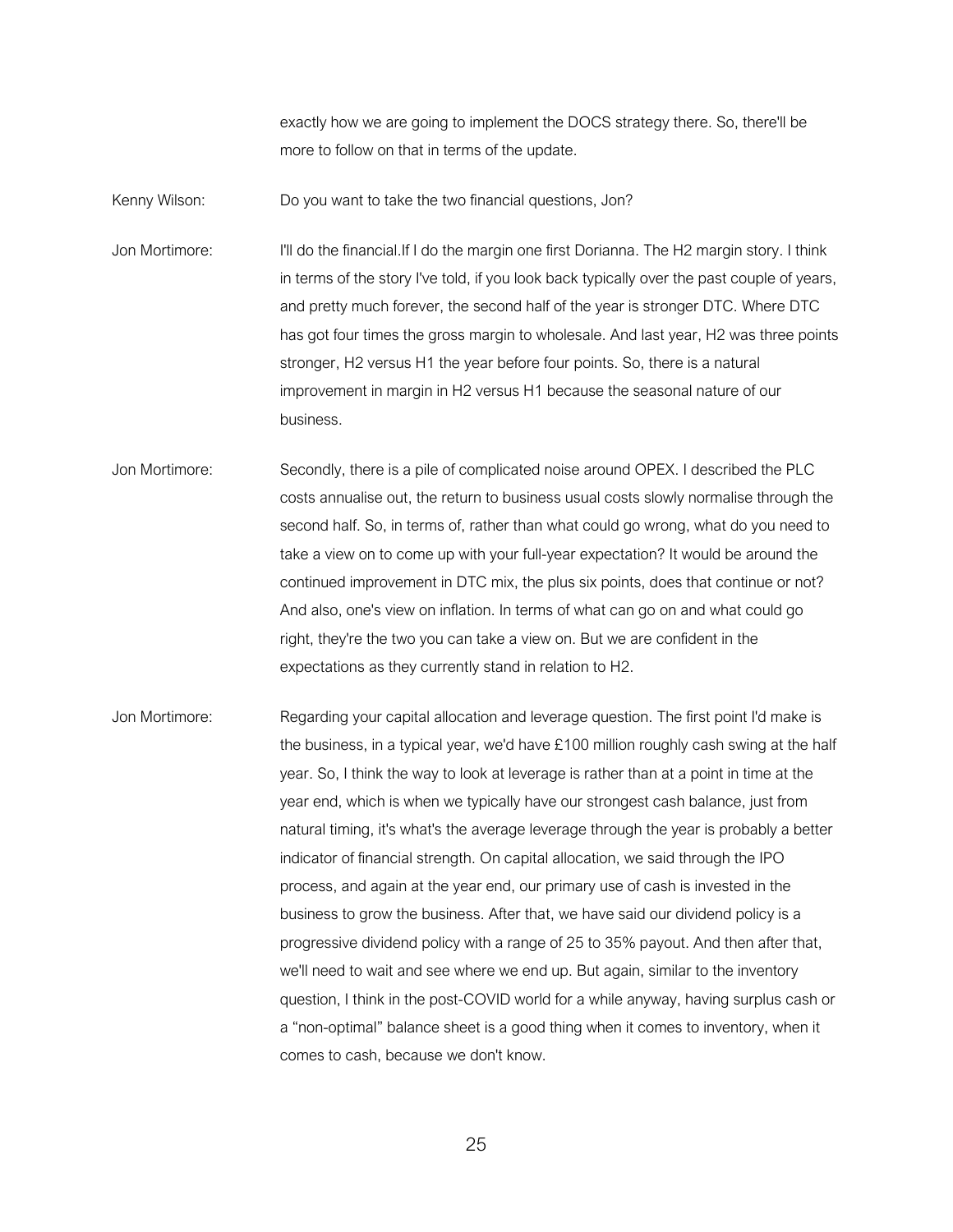- Arianna: Can I just clarify, is Olga Wu an addition to the current leadership structure in Asia or is she a replacement?
- Kenny Wilson: She is an upgrade on the old country manager we had. So, we went from a country manager in China to a full general manager, much higher level. So, replacement in that sense. And she reports into Derek Chan, who is the president of Asia Pacific.
- Operator : As a reminder, if you wish to ask a telephone question, please signal by pressing \*1 on your telephone keypad. We will take our next question from Ed Aubin of Morgan Stanley. Please go ahead.
- Ed Aubin: Hi guys. So, three quick ones, I think, for me. The first one, sorry, on current trading. Given that in Q3 you're going to benefit from the timing shift from the supply chain, you have Japan reopening, you have the change in distribution in Southern Europe, wouldn't it be logical to assume that kind of an underlying two-year stack basis you're going to see further sequential acceleration in top line growth, I guess that Q3 is in the bag already. So, you should have a good view.
- Ed Aubin: The second question is on OPEX. So, you had a top line beat in H1, and little flow through to the bottom line. And based on your guidance, it looks like it's going to be the same for the full year. Jon, if you could please elaborate a little bit more on the kind of cost inflation, OPEX inflation on wage, rent, digital, shipping. What's kind of the biggest Delta in percentage? And the biggest impact, and you kind of alluded to that, but what's kind of permanent and what's kind of temporary to the extent you can know?
- Ed Aubin: And sorry, last question for Kenny. At the time of the IPO, on the brand heat at the time of the IPO, the big debate about was about cyclicality, and so on, and so forth, because you went through up and downs in the past. What's your confidence level that the brand heat is stronger than ever today? I don't know if you can share with us some metrics you tracked, for example, on digital, or maybe some anecdotal conversation with wholesalers, which maybe want more of your product than you give them to sell. Thank you.
- Jon Mortimore: If I take the first, if I start on the current trading question. What we said, in terms of current trading by channel.. Current trading for retail is continuing to improve and that's on a last year minus one stack. I would envisage that that should, all things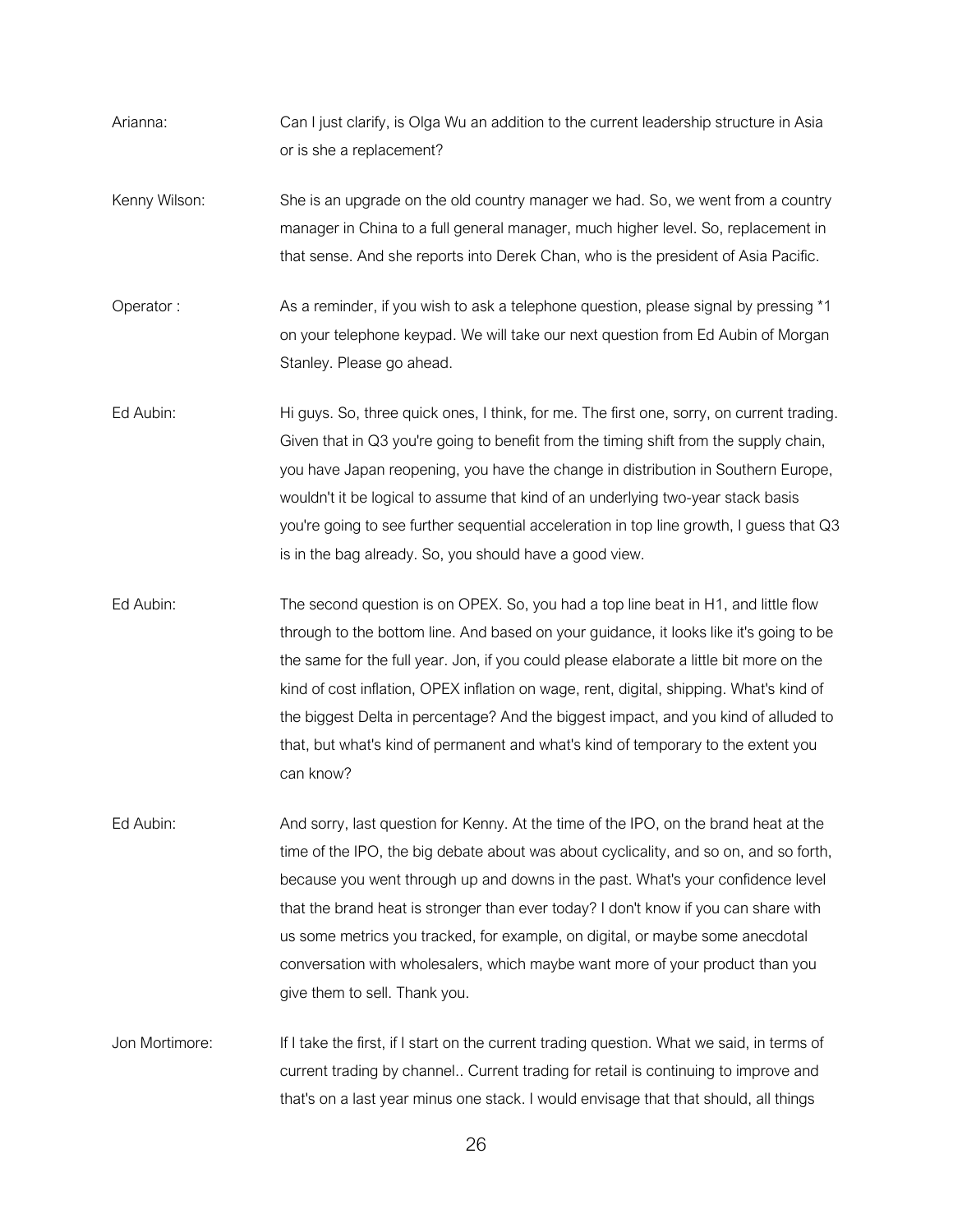being equal, continue to improve. That obviously won't continue to improve forever. I think the key watch out that would take a little bit of the froth off is maybe continental Europe. And to keep an eye on the COVID situation there, because our recent performance in the last few weeks has been bumpy, as I said.

Jon Mortimore: With regard to ecommerce, we are trading in line with the first half, positive. On a two-year view, things are up significantly. I think it's, what, nearly double. One would see that probably continue through the second half. There's no reason why not, which is what we said. Wholesale is a tricky one, because it is notoriously bumpy. And shipments, even before a pandemic, are lumpy and bumpy on a quarterly basis. So, all I can say is, I think we're happy with full-year guidance and full-year market expectations for the full year, for this year.

Jon Mortimore: In relation to OPEX and inflation. The largest inflation we've seen is in freight costs, whereas I said, freight costs per pair have more than doubled. We've virtually offset the vast majority of that, if not all of that, with supply chain efficiencies. Freight will continue to be high, we anticipate, through Christmas and probably through to post-Chinese New Year when things should begin to soften as demand just normalises. But they'll still remain high, I think, for a while yet.

Jon Mortimore: With regard to OPEX inflation, yes, we are seeing OPEX inflation. You can look at government data for all of our key markets, see what inflation's running at. And that's what we're roughly seeing. I think that underlying OPEX inflation is going to be around for a while yet. That's why one of the reasons that we are moving our prices up in the autumn-winter season next year.

Kenny Wilson: On your third question around historically the brand being cyclical. I mean I think that we said at IPO and we still believe this to be correct, that the Dr. Marten's brand has always been strong. Maybe some of the decisions that were taken to manage the brand weren't the best. Hence why we had such a cyclical pattern over the number of years.

Kenny Wilson: In terms of your question around confidence level. We're very confident as we look forward. At the year end, we will give you an update on our latest brand study. We haven't got all the numbers in yet. We do a very big study across all of our markets once a year. So, by the time we get to our full-year results, we'll be able to give you